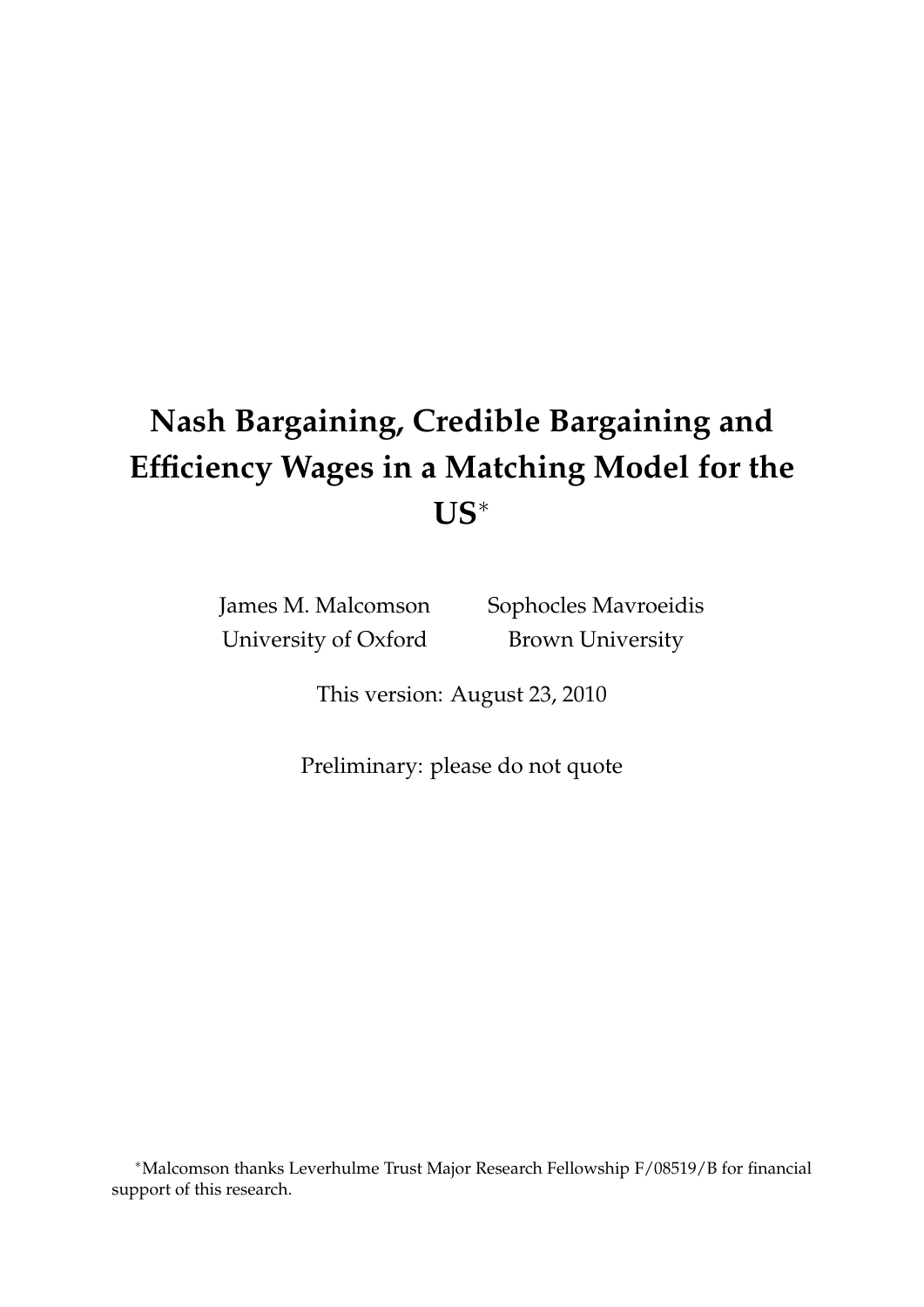#### **Abstract**

This paper considers wage determination mechanisms for a matching model of the US. It incorporates the Nash bargaining model used by Mortensen and Pissarides (1994) and by Hagedorn and Manovskii (2008), the credible bargaining model of Hall and Milgrom (2008), and the no shirking condition from the efficiency wage model of Shapiro and Stiglitz (1984) as special cases of an over-arching empirical model of wage determination that is used to assess econometrically how well each fits the US data. With the restrictions corresponding to Nash bargaining, key parameter estimates are in line with the calibration of Hagedorn and Manovskii (2008): workers bargaining power is low (close to zero) and the value of non-work activity is high (close to productivity). However, the over-identifying restrictions are rejected statistically, as they also are for the credible bargaining model. Allowing for an efficiency wage component adds significantly to how well the model fits the data, results in the over-identifying restrictions not being rejected statistically, and results in a lower, more plausible estimated value of non-work activity.

*Keywords:* Matching frictions, bargaining, efficiency wages, unemployment, shirking

*JEL classification:* E2, J3, J6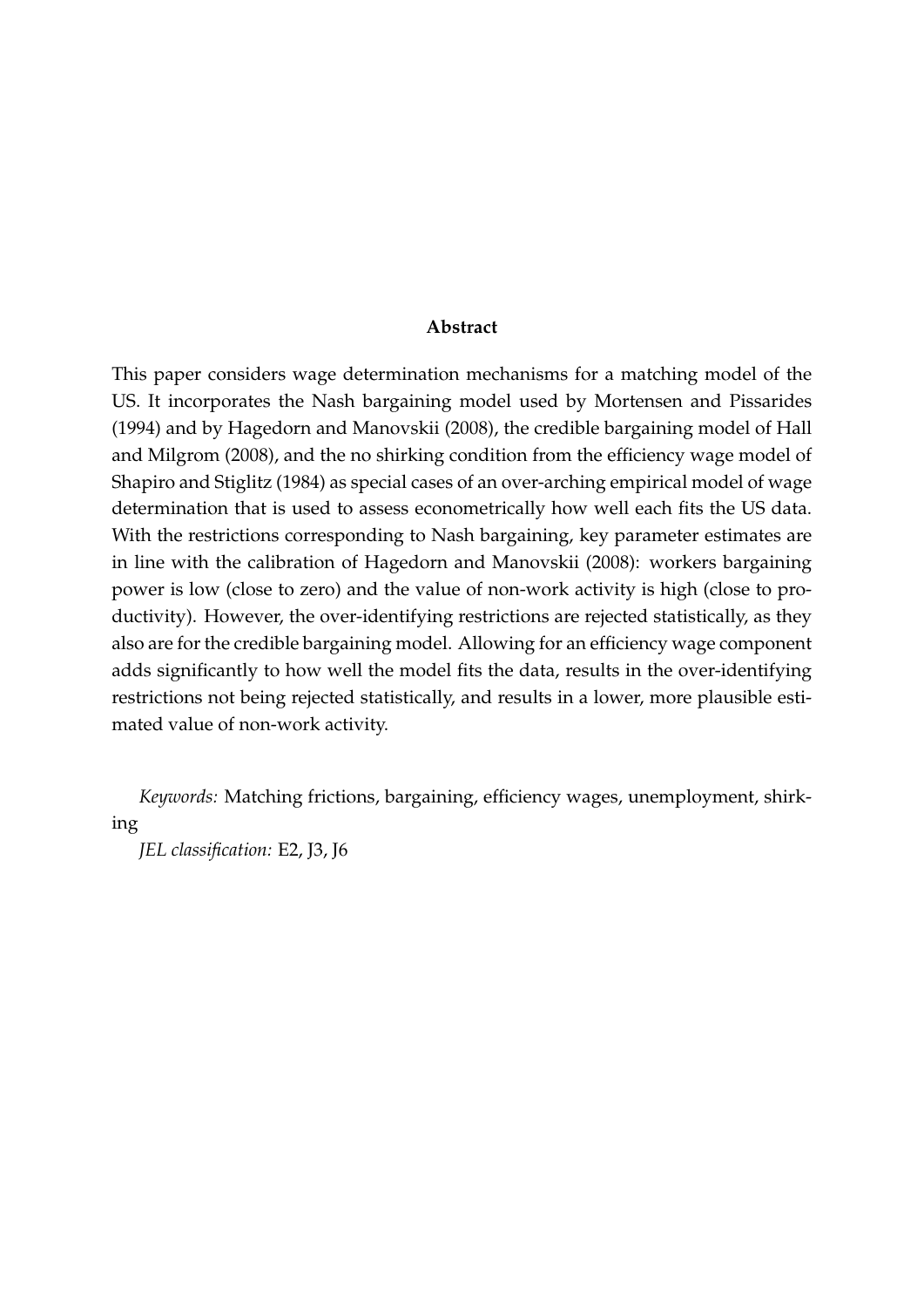### **1 Introduction**

The matching model of Mortensen and Pissarides (1994), stemming from earlier models of matching frictions in Diamond (1982), Blanchard and Diamond (1989) and Pissarides (1985), has been seminal in recent discussions of unemployment. Tightlyspecified aggregate formulations of the underlying model have been calibrated or estimated in many papers, including Cole and Rogerson (1999), Yashiv (2000), Hall  $(2005a)$ , Shimer  $(2005)$  and Yashiv  $(2006).$ <sup>1</sup> These, however, have typically found it hard to match aspects of the US data, at least with wage determination based on the widely-used standard Nash bargain, see Shimer (2005). This has generated the search for alternative specifications, such as in Hagedorn and Manovskii (2008), and alternative wage determination mechanisms, such as in Hall (2005*b*), Hall and Milgrom (2008) and Gertler and Trigari (2009), to enable the matching approach to fit the data. This paper subjects the specifications in Hagedorn and Manovskii (2008) and Hall and Milgrom (2008) to rigorous econometric tests and compares them with yet another wage determination mechanism, efficiency wages, derived from the development in MacLeod and Malcomson (1998) of the efficiency wage model of Shapiro and Stiglitz (1984).

The paper uses formal econometric analysis, rather than calibration, for several reasons. First, calibrated models focus on fitting moments in the data that are thought to be of particular economic importance. That makes sense when the issue is how well a model can capture those particular moments. But for discriminating between models, a valuable test is how the models compare in fitting moments in the data, including autocorrelations, that they are not specifically designed to match. Econometric procedures provide an effective way of doing that. Second, the calibration procedures typically used do not give estimates of the uncertainty associated with the point estimates of the parameters, such as confidence intervals. Since calibration is in fact a special case of (possibly simulated) method of moments estimation, for which ways of obtaining confidence intervals are available, this is not insuperable in principle. However, in practice estimates of uncertainty are rarely provided, whereas they are standard with econometric methods. Third, calibrated models often require very specific assumptions about the stochastic process underlying the model in order to obtain model-based moments for matching — in the models compared here this is the stochastic process driving productivity, which is also assumed to be the only shock driving all the variables in the models. Moreover, specification of the data generating process often requires more assumptions to determine the equilibrium solution if it is not unique. These assumptions are not typically integral to the models. But imposing them means that tests of fit are joint tests of the underlying model and of the

<sup>&</sup>lt;sup>1</sup>There is also a growing literature applying disaggregated versions of the matching model with heterogeneous firms and employees to micro data. For a recent example, see Cahuc et al. (2006).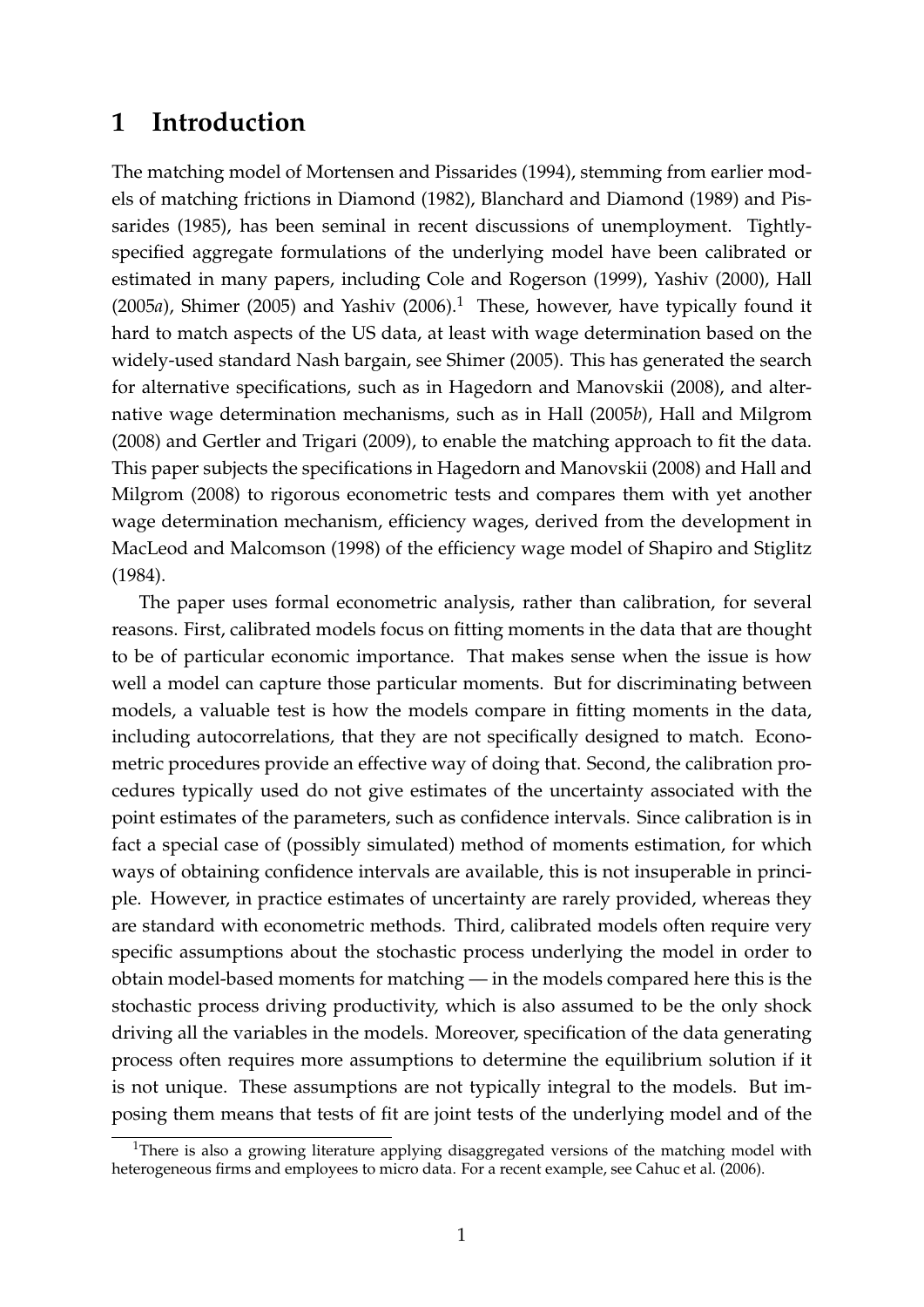assumptions about the stochastic processes, not tests of the underlying model alone. This poses a serious threat to robustness that can be reduced by using appropriate econometric procedures. In this paper, we follow a limited information econometric approach that relies on much weaker assumptions about the underlying stochastic processes, so tests of fit are focused more on the underlying models and less on auxiliary assumptions used to implement them empirically. Finally, we show that it is possible to nest all the models we consider within a single over-arching framework to which standard hypothesis tests can be applied and the characteristics of those tests have been widely studied in the econometric literature.

Set against these advantages are the disadvantages of econometric procedures. Most obvious is concern with identification. However, the models in Hagedorn and Manovskii (2008) and Hall and Milgrom (2008), and the efficiency wage model we analyze, are all forward-looking rational expectations models and this characteristic provides straightforward criteria for determining valid instruments. Moreover, we make use of recently-derived tests that are robust to weak instruments and thus reduce the risk of drawing inappropriate conclusions from statistical tests. Similarities between our estimation results and the calibration results in other papers also provides reassuring evidence of the validity of our procedures.

The economic issues involved in identifying the differences between the models are the following. The standard Nash bargain has a worker and a firm share the gain from reaching agreement in fixed proportions that depend on bargaining power. Thus, graphically, the relationship between the worker's gain and the firm's gain is a straight line through the origin with slope equal to the ratio of their bargaining powers. Because it is a ratio of bargaining powers, the slope can be any non-negative number. In our formulation of the credible bargaining model of Hall and Milgrom (2008), the relationship between the worker's and the firm's gains is again a straight line but it can have a non-zero intercept, either positive or negative, that depends on the costs of making offers. The slope of the line, however, is the probability that the relationship breaks down between offers and is thus constrained to lie between zero and one. In the efficiency wage model, the relationship between the worker's and the firm's gains also has an intercept because the worker must receive some of the gains from the relationship to make it worthwhile not to shirk. In this case, the intercept has to be strictly positive but it differs subtly from the intercept in the credible bargaining model because the no-shirking condition requires that the worker's gains from the relationship *from the next period on* are sufficient to deter shirking, whereas the credible bargaining model is specified in terms of gains *from the current period on*. Thus, the dynamics provide a way to discriminate between these two models.

Under the restrictions corresponding to the Nash bargaining model, our estimates of key parameters are very close to the calibrated values in Hagedorn and Manovskii (2008). That is reassuring evidence of the validity of our procedures. However, the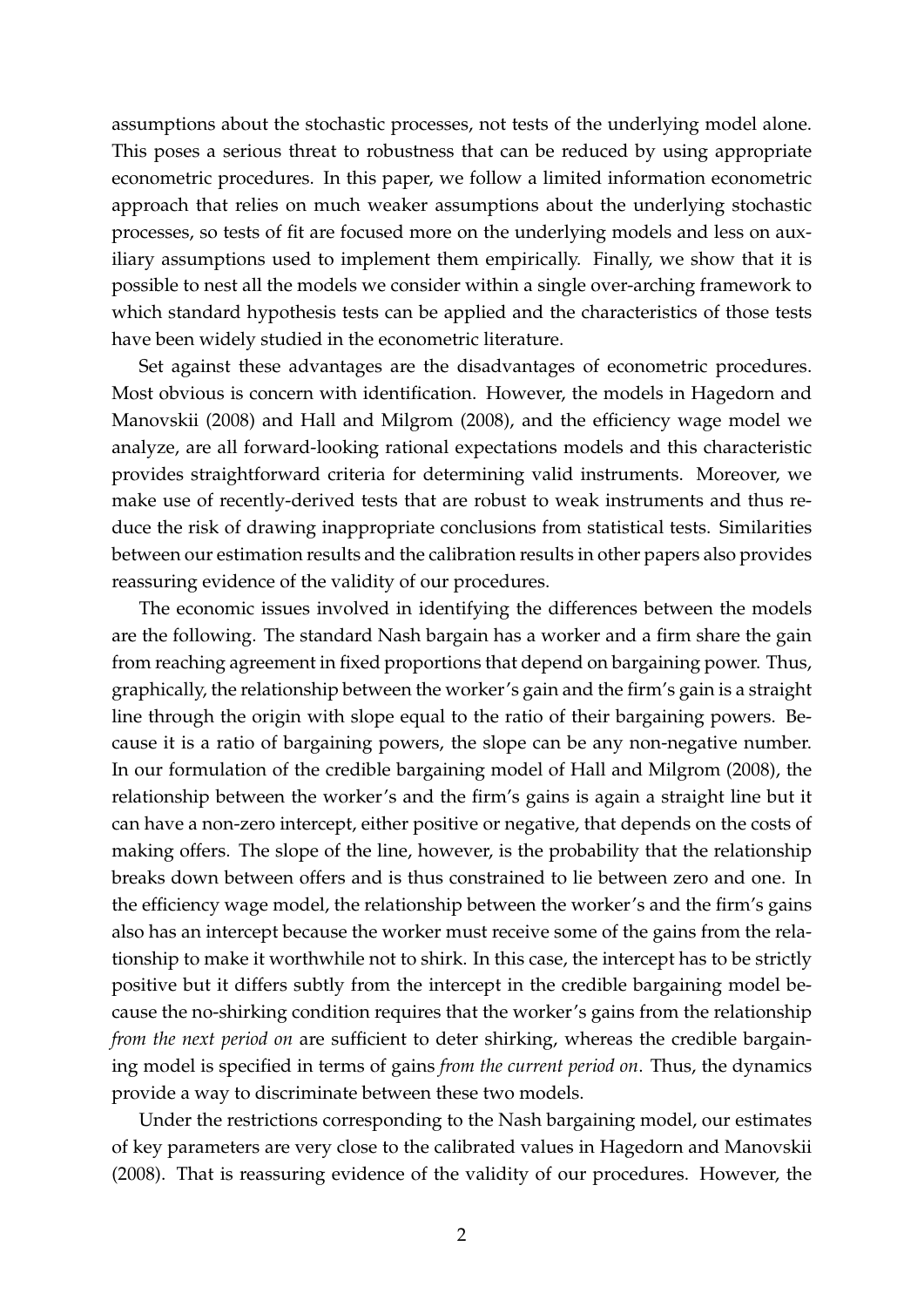over-identifying restrictions implied by that model are statistically rejected. The estimates of our formulation of the credible bargaining model cover the parameter values in the calibration of Hall and Milgrom (2008), though the parameter values are not precisely estimated. But again, the over-identifying restrictions implied by the model are rejected statistically. In contrast, the over-identifying restrictions implied by the efficiency wage model are not rejected statistically. Moreover, the estimated value of non-work activity is much lower, and more realistic, than with the Nash bargaining model. An important implication for future research is that the job creation equation implied by the canonical matching model is rejected by the data, so it seems further thought should be given to how the job creation equation is specified. We are, however, careful to check that this does not bias our comparison of wage determination mechanisms.

The paper is organized as follows. Section 2 describes the basic framework used in the canonical matching model. Section 3 sets out the different wage determination mechanisms. That is followed by sections on empirical specifications, the data and estimation results. These are, in turn, followed by a conclusion.

### **2 The framework**

The framework used in this paper is, apart from the wage determination mechanism, the canonical matching model used by Hagedorn and Manovskii (2008) with some minor generalization of inessential restrictions that may not be satisfied by the data and the addition of the possibility of shirking on the job to encompass the efficiency wage model. Denote by  $J_t$  the expected present value of current and future profits to a firm at *t* from having a filled job. This equals output *p<sup>t</sup>* net of wage costs *w<sup>t</sup>* , plus the expected present value of profits  $J_{t+1}$  from period  $t+1$  on, discounted by the discount factor  $\delta_t$  and the probability  $(1 - s_{t+1})$  that the relationship is not ended before production at  $t + 1$  because the match is destroyed for exogenous reasons, plus the expected payoff  $V_{t+1}$  of going back into the market for another employee if the match is destroyed. Thus

$$
J_t = p_t - w_t + \delta_t E_t \left[ (1 - s_{t+1}) J_{t+1} + s_{t+1} V_{t+1} \right], \text{ for all } t,
$$
 (1)

where *E<sup>t</sup>* is the expectation operator conditional on information available at *t*. (Hagedorn and Manovskii (2008) and Hall and Milgrom (2008) make use of the free entry condition (3) below to eliminate the term in  $V_{t+1}$  in this but for our present purpose it is convenient to retain that term. They also assume  $s_{t+1} = s$  that is constant for all *t* and known to both parties but the generalization used here is natural in the context of econometric estimation.) The probability of filling a vacancy at *t* is *q<sup>t</sup>* . In Hagedorn and Manovskii (2008), a match at *t* results in employment starting at *t* + 1 and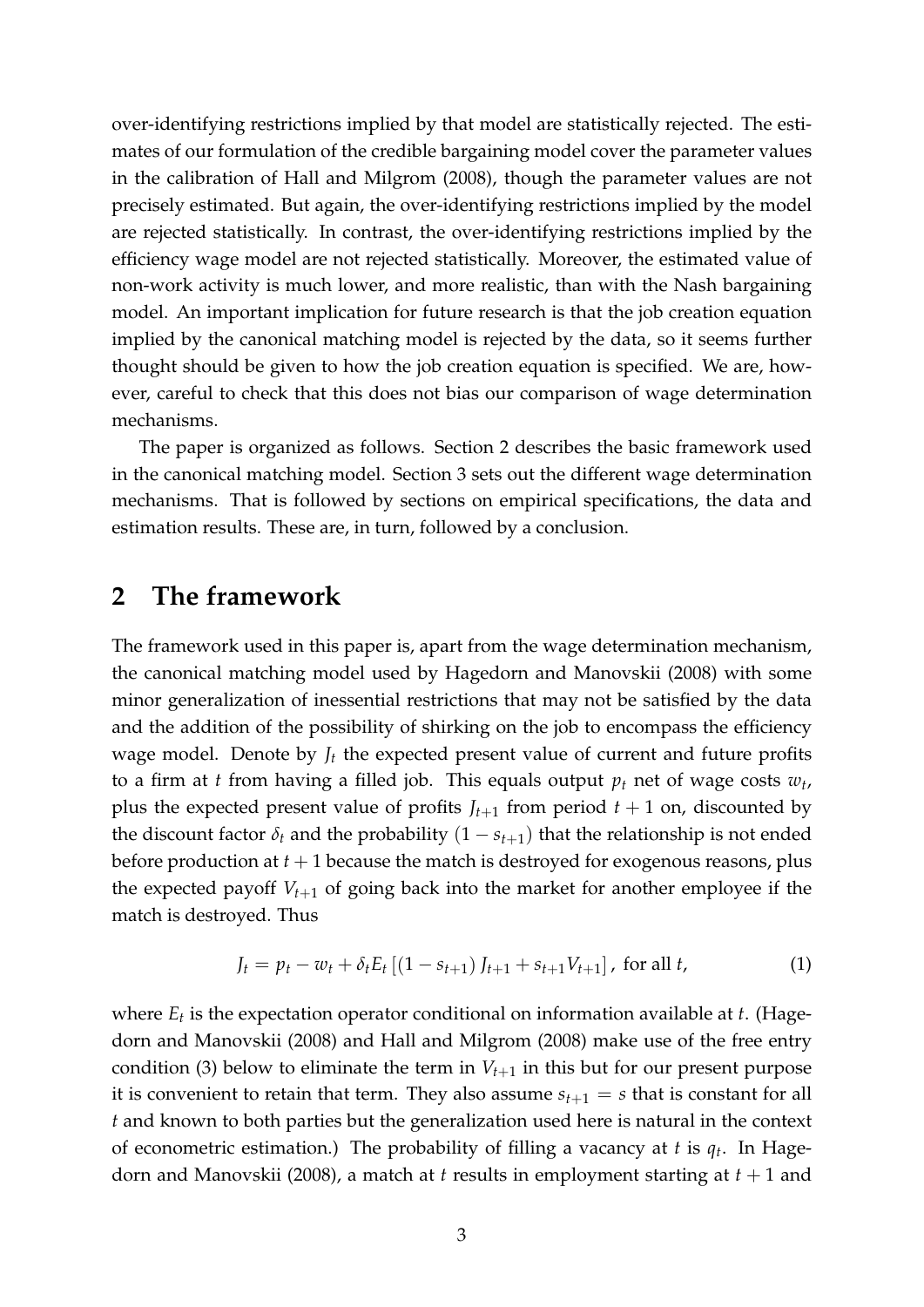thus expected future profit  $\delta_t E_t J_{t+1}$ . (One might reasonably assume that the job is destroyed with probability  $(1 - s_{t+1})$  before employment starts the next period, making the expected future payoff  $E_t [\delta_t (1 - s_{t+1})]_{t+1}$ , but Hagedorn and Manovskii (2008) do not do that, so we follow them here. More generally, we assume vacancies are not subject to job destruction.) For the empirical work, we are constrained to using quarterly data, for which a one-period delay between matching and employment starting may seem implausibly long. So we instead assume that employment resulting from a match at *t* starts at *t* with probability  $\kappa$  and at  $t + 1$  with probability  $1 - \kappa$ . Thus  $\kappa = 0$ corresponds to the assumption in Hagedorn and Manovskii (2008). Then, the present discounted value *V<sup>t</sup>* of having a vacancy available for matching at *t* is

$$
V_t = -c_t + q_t [ \kappa J_t + (1 - \kappa) \delta_t E_t J_{t+1} ] + (1 - q_t) \delta_t E_t V_{t+1}, \text{ for all } t,
$$
 (2)

where  $c_t$  is the vacancy posting cost incurred to have the vacancy available for matching in period *t*. With probability *q<sup>t</sup>* , the vacancy is matched with a worker in period *t* and yields expected future profit as described above; with probability  $1 - q_t$ , it is not matched with a worker at *t* and remains available to be filled in period  $t + 1$ . Free entry of firms with vacancies implies

$$
V_t = 0, \text{ for all } t. \tag{3}
$$

For a worker in a match in period *t*, the expected present value of employment *W<sup>t</sup>* is given by

$$
W_t = w_t - e_t + \delta_t E_t \left[ (1 - s_{t+1}) W_{t+1} + s_{t+1} U_{t+1} \right], \text{ for all } t,
$$
 (4)

where  $e_t$  is the disutility of effort that can be avoided by shirking on the job, and  $U_{t+1}$  is the expected present value of starting period  $t + 1$  unemployed, an event that happens with the probability  $s_{t+1}$  that the job comes to an end for exogenous reasons. In the models of Hagedorn and Manovskii (2008) and Hall and Milgrom (2008), *e<sup>t</sup>* = 0. The probability that a worker unemployed at *t* finds a job in the matching process at *t* is denoted by *f<sup>t</sup>* , the value of non-work activity (including any unemployment benefit) by *z<sup>t</sup>* . Hence, the present discounted value *U<sup>t</sup>* of seeking a match at *t* is

$$
U_t = f_t \left[ \kappa W_t + (1 - \kappa) (z_t + \delta_t E_t W_{t+1}) \right] + (1 - f_t) (z_t + \delta_t E_t U_{t+1}), \text{ for all } t.
$$
 (5)

The right-hand side of (5) can be interpreted as follows. With probability  $f_t$ , the worker is hired at *t* and receives expected future utility  $[\kappa W_t + (1 - \kappa) (z_t + \delta_t E_t W_{t+1})]$  from being matched. With probability  $1 - f_t$  the worker is not hired at *t* and receives utility  $z_t$  for period *t* plus the expected utility from starting period  $t + 1$  unmatched.

Equations (1)–(5) represent the canonical matching model. Pissarides (2009) has ar-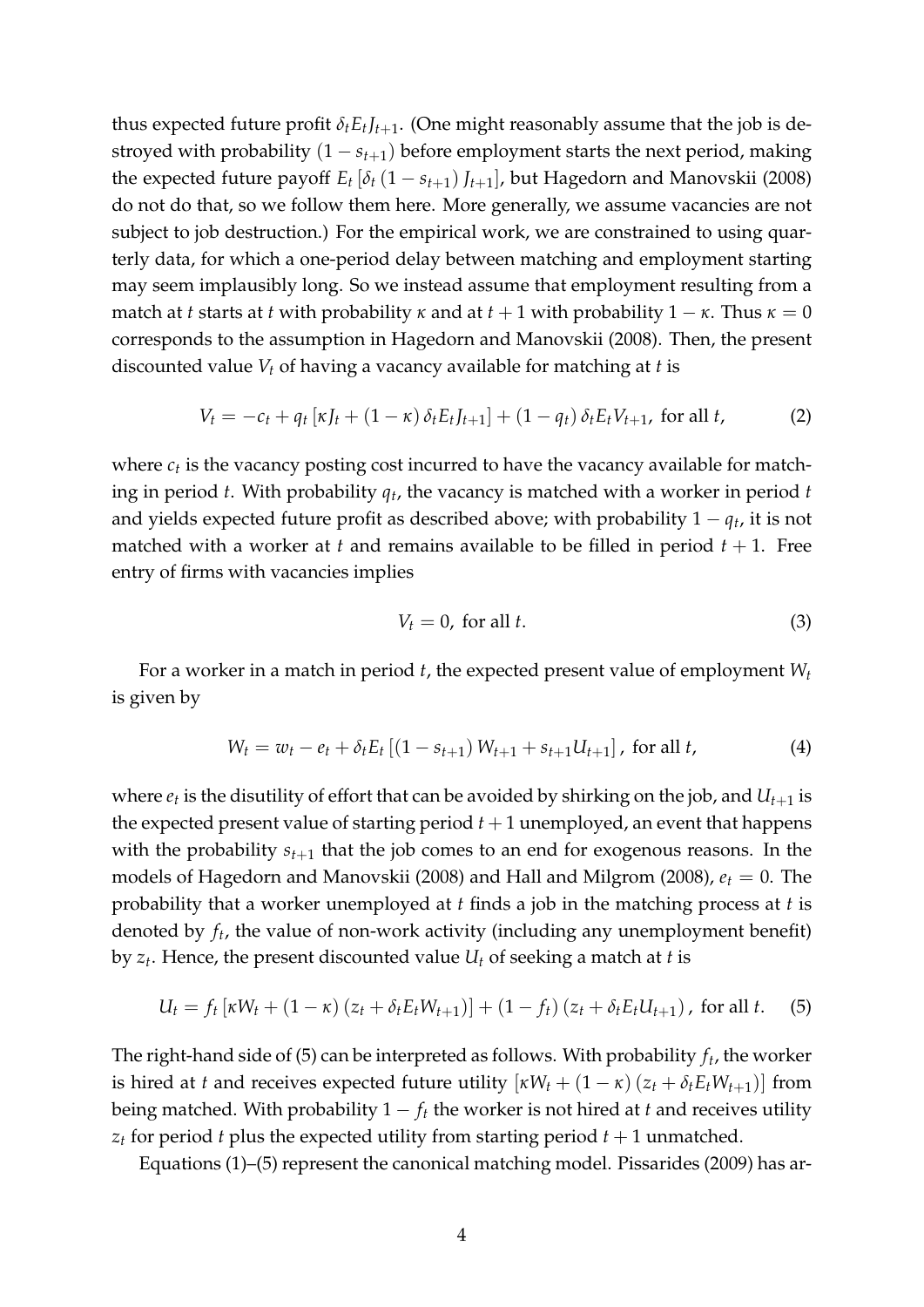gued for an extension of that model to allow for fixed costs incurred after matching has occurred, such as training, negotiation, or one-off administrative costs. His proposed modification can be expressed in the notation used here by replacing (2) with

$$
V_t = -c_t + q_t [-H_t + \kappa J_t + (1 - \kappa) \delta_t E_t J_{t+1}] + (1 - q_t) \delta_t E_t V_{t+1},
$$
 for all  $t$ 

where *H<sup>t</sup>* is a fixed cost incurred by the firm after a worker arrives but before the wage is agreed (compare with Pissarides (2009, p. 1364)). This specification is obviously isomorphic to replacing the vacancy posting cost term *c<sup>t</sup>* in (2) by the composite cost  $c_t + q_t H_t$ . It thus provides a simple generalization of the canonical model. To economize on notation, we retain the representation (2) and introduce the fixed cost by making *c<sup>t</sup>* an affine function of *q<sup>t</sup>* .

It is useful for later to note that (1) and (2) can be jointly solved forward to write

$$
J_t - V_t = E_t \sum_{n=0}^{\infty} \bar{\delta}_{t,n}^{q,\kappa} \left[ c_{t+n} + (1 - q_{t+n}\kappa) \left( p_{t+n} - w_{t+n} \right) \right], \tag{6}
$$

where  $\bar{\delta}^{q,\kappa}_{t,n} = \prod_{i=1}^n \bar{\delta}^{q,\kappa}_{t+1}$  $a_{t+i}^{\bar{q},\kappa}$  with  $\bar{\delta}^{q,\kappa}_{t,0} = 1$ , and  $\bar{\delta}^{q,\kappa}_t = \delta_{t-1} (1 - s_t - q_{t-1} + \kappa s_t q_{t-1})$ . Moreover, (4) and (5) can be jointly solved forward to write

$$
W_t - U_t = E_t \sum_{n=0}^{\infty} \bar{\delta}_{t,n}^{f,\kappa} \left[ (1 - f_{t+n}\kappa) \left( w_{t+n} - e_{t+n} - z_{t+n} \right) \right], \tag{7}
$$

where  $\bar{\delta}_{t,n}^{f,\kappa} = \prod_{i=1}^n \bar{\delta}_{t+i}^{f,\kappa}$  $f_{t+i}^{f,\kappa}$  with  $\bar{\delta}_{t,0}^{f,\kappa} = 1$ , and  $\bar{\delta}_{t}^{f,\kappa} = \delta_{t-1} (1 - s_t - f_{t-1} + \kappa s_t f_{t-1}).$ 

### **3 Wage determination**

#### **3.1 Nash bargaining**

Hagedorn and Manovskii (2008) follow Mortensen and Pissarides (1994) in modelling wage determination by the Nash bargaining solution. The generalized form of this satisfies the condition

$$
W_t - U_t = \frac{\beta}{1 - \beta} (J_t - V_t), \text{ for } \beta \in [0, 1), \tag{8}
$$

where  $β/(1-β)$  is the bargaining power of workers relative to that of firms. With the free entry condition  $V_t = 0$ , (8) reduces to the formulation in Hagedorn and Manovskii (2008)

$$
W_t - U_t = \frac{\beta}{1 - \beta} J_t, \text{ for } \beta \in [0, 1).
$$
 (9)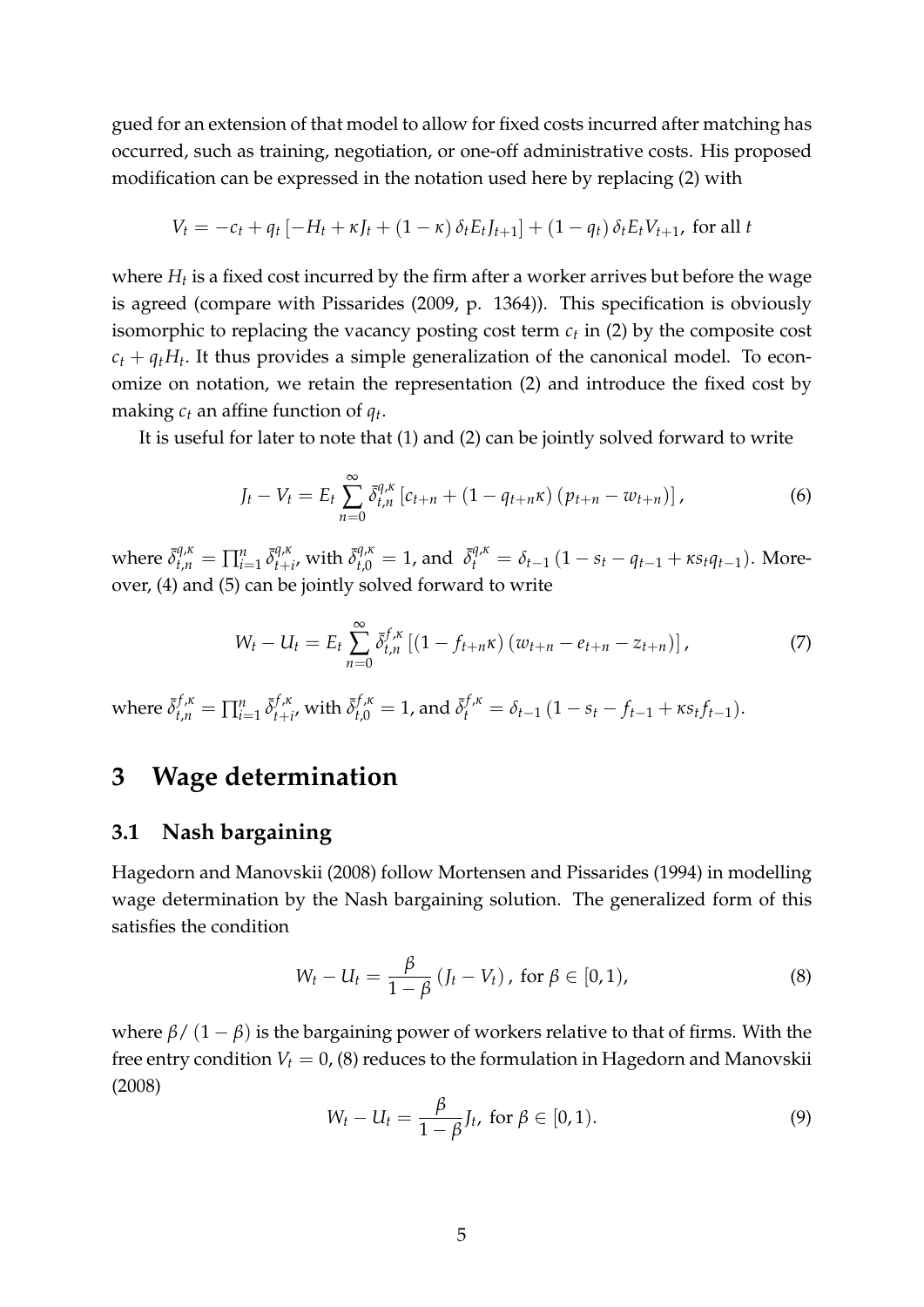#### **3.2 Credible bargaining**

Hall and Milgrom (2008) develop an alternative to the standard Nash bargain in which there is positive probability, here denoted  $\alpha$ , that negotiations will break down irrevocably each time a new offer is made. They also include a cost to making an offer that we here denote by  $\gamma^f_t$  $\sigma_t^f$  for each offer the firm makes in period *t* and  $\gamma_t^w$  for each offer the worker makes in period *t*. (Hall and Milgrom (2008) have  $\gamma_t^w = 0$  but, for reasons that will become apparent, it is useful to generalize this to allow  $\gamma_t^w > 0$ .) If negotiations break down, the parties search for alternative matches.

In Hall and Milgrom (2008), the parties alternate in making offers, starting with the firm, with only one offer being made each period. Hall and Milgrom (2008), however, envisage each period as corresponding to a day. With the data available, we are constrained to having each period correspond to a quarter, so the assumption of one offer per period may well be implausible. For this reason, we generalize the model to allow offers to be made at fixed intervals that may be less than a whole period. Consider an offer from the firm at time  $\eta$  ( $0 \leq \eta$  < 1) between *t* and  $t + 1$  that would yield the worker present value payoff  $W_{t+n}$ . The worker will accept that offer if  $W_{t+n}$  is at least as great as the payoff from rejecting the offer, having negotiations break down with probability *α* and receiving payoff *Ut*+*<sup>η</sup>* of seeking an alternative match, but otherwise incurring the cost  $\gamma_t^w$  to make a counter-offer resulting in present value payoff denoted  $\tilde{W}_{t+\eta}$ . Recognizing this, the firm will make the lowest offer that satisfies this requirement, resulting in the indifference condition

$$
W_{t+\eta} = \alpha U_{t+\eta} + (1-\alpha) \left( -\gamma_t^w + \tilde{W}_{t+\eta} \right), \quad \eta \in [0,1).
$$
 (10)

Symmetrically, the firm will accept an offer with present value payoff  $J'_{t+\eta}$  made by the worker at time  $\eta$  ( $0 \leq \eta < 1$ ) between  $t$  and  $t + 1$  if  $J'_{t+\eta}$  is at least as great as the payoff from rejecting the offer, having negotiations break down with probability *α* and receiving payoff *Vt*+*<sup>η</sup>* of seeking an alternative match, but otherwise incurring the cost *γ f*  $\tilde{J}_t$  to make a counter-offer resulting in present value payoff denoted  $\tilde{J}_{t+\eta}$ . Recognizing this, the worker will make the lowest offer that satisfies this requirement, resulting in the indifference condition

$$
J'_{t+\eta} = \alpha V_{t+\eta} + (1-\alpha) \left( -\gamma_t + \tilde{J}_{t+\eta} \right), \quad \eta \in [0,1).
$$
 (11)

In Hall and Milgrom (2008), the firm makes the first offer and in equilibrium that offer is always accepted, so the bargained outcome corresponds to  $W_{t+\eta}$  for  $\eta = 0$ .

In the specification in Hall and Milgrom (2008) with only one offer per period,

$$
\tilde{J}_t = \delta_t E_t J_{t+1}; \quad \tilde{W}_t = z_t + \delta_t E_t W'_{t+1}, \tag{12}
$$

where  $W'_{t+1}$  is the payoff to the worker from making an offer at  $t+1$ . In that case, the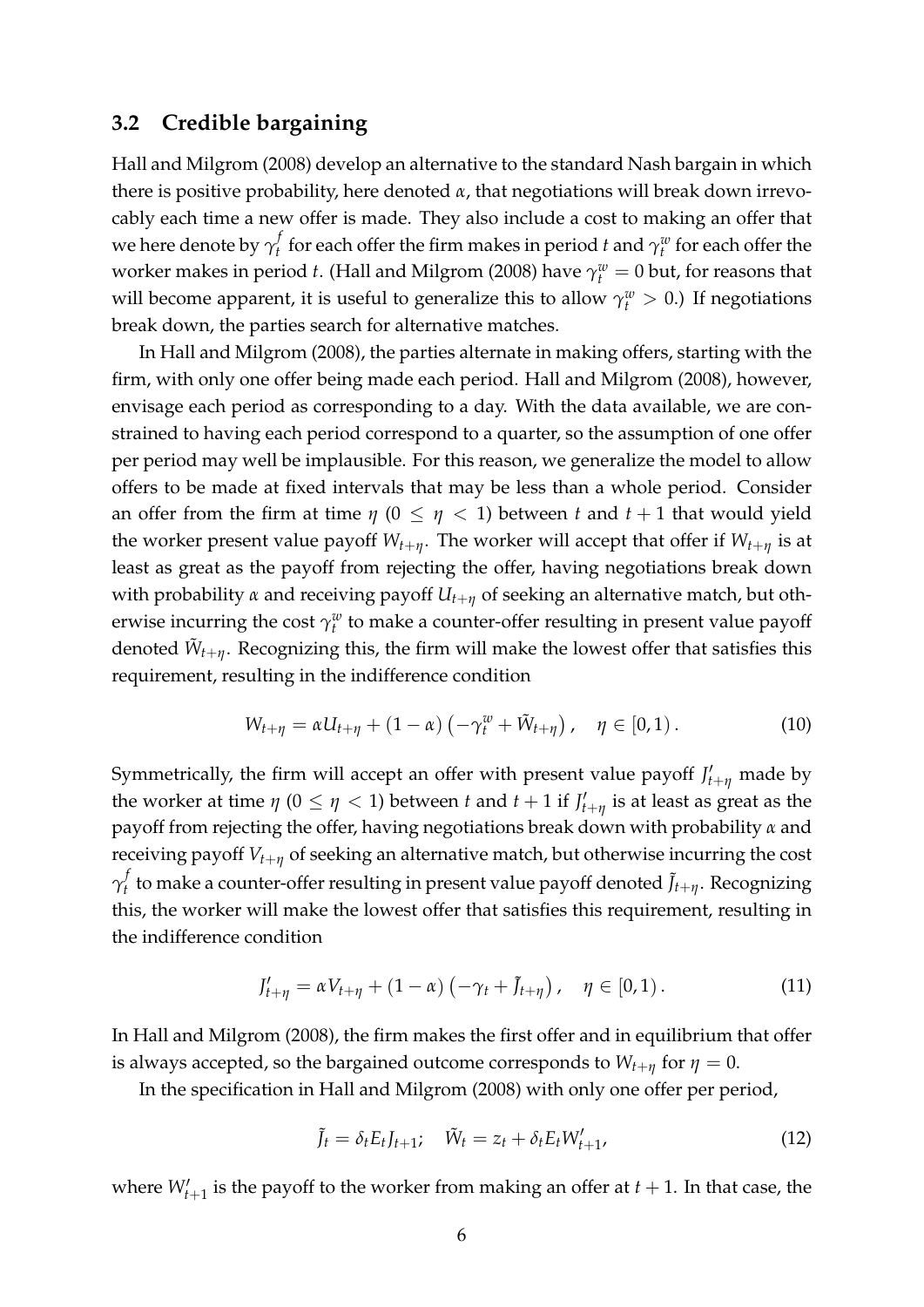indifference conditions (10) and (11) with  $\eta = 0$  can be solved to give the following sharing rule as an alternative to (8):

$$
W_t - U_t = (1 - \alpha) \left[ (1 - \alpha) \delta_t E_t \gamma_{t+1}^f - \gamma_t^w \right] - (1 - \alpha) \kappa f_t (w_t - e_t - z_t)
$$
  
+ 
$$
(1 - \alpha) \delta_t E_t \left\{ \left[ (1 - f_t (1 - \kappa s_{t+1})) (W_{t+1} - U_{t+1}) \right] + \alpha (J_{t+1} - V_{t+1})
$$
  
+ 
$$
(1 - \alpha) (p_{t+1} - w_{t+1}) - (1 - \alpha) \delta_{t+1} [s_{t+2} (J_{t+2} - V_{t+2})] \right\}.
$$
 (13)

The alternative we consider here is to let the time interval between offers go to zero. Then

$$
\tilde{J}_t = J_t; \quad \tilde{W}_t = W'_t. \tag{14}
$$

In that case, the indifference conditions (10) and (11) with  $\eta = 0$  can be solved to give the following sharing rule as an alternative to (8):

$$
W_t - U_t = (1 - \alpha) (J_t - V_t) + \frac{(1 - \alpha)}{\alpha} \gamma_t,
$$
\n(15)

where  $\gamma_t = (1 - \alpha) \gamma_t^f - \gamma_t^w$ . Note that  $\gamma_t^f$  $\gamma_t^t$  and  $\gamma_t^w$  cannot be separately identified from (15). But permitting  $\gamma_t^w > 0$  allows the model to be consistent with an estimated  $\gamma_t < 0$ .

#### **3.3 Efficiency wages**

In the development in MacLeod and Malcomson (1998) of the efficiency wage model of Shapiro and Stiglitz (1984), the *no-shirking condition* that must hold for the worker not to shirk on the job is

$$
\delta_t E_t [(1 - s_{t+1}) (W_{t+1} - U_{t+1})] \ge e_t, \text{ for all } t. \tag{16}
$$

MacLeod and Malcomson (1998) show that any wage sequence that satisfies this condition and also ensures non-negative expected profits for the firm can be supported as an equilibrium. Thus, any rule that shares the surplus in excess of the no-shirking condition specifies an equilibrium. Such a sharing rule acts as an equilibrium selection mechanism in the way described in Hall (2005*b*). In particular, the sharing rules derived from Nash bargaining and from credible bargaining satisfy this requirement as long as the worker's share satisfies the no shirking condition (16) and the firm's share of the surplus is non-negative. These rules can, therefore, be used to nest all the models considered here within a single, more general formulation.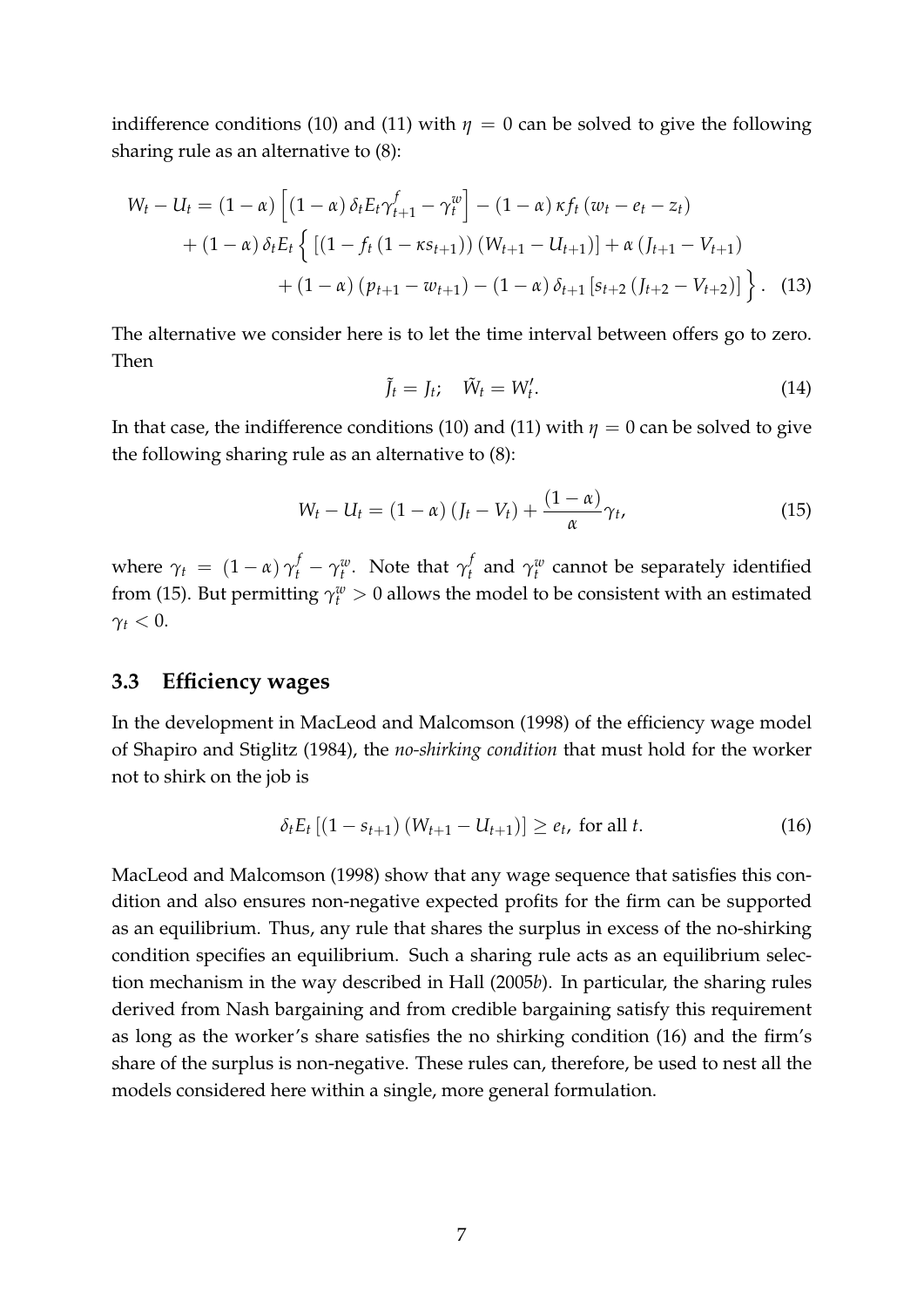#### **3.4 Nesting wage determination mechanisms**

The Nash and credible bargaining outcomes (8) and (15) are special cases of the more general formulation

$$
W_t - U_t = \lambda \left( J_t - V_t \right) + \frac{\lambda}{1 - \lambda} \gamma_t, \tag{17}
$$

with the models satisfying the restrictions

Nash bargaining (8) : 
$$
\lambda = \frac{\beta}{1 - \beta} \in [0, \infty)
$$
;  $\gamma_t = 0$ ;  
Credible bargaining (15) :  $\lambda = 1 - \alpha \in [0, 1)$ . (18)

The efficiency wage model can also be nested with these in the following way. Multiply both sides of (17) by  $\delta_{t-1}$  (1 –  $s_t$ ) and take expectations at  $t-1$  to get

$$
\delta_{t-1}E_{t-1}\left[\left(1-s_t\right)\left(W_t-U_t\right)\right]=\delta_{t-1}E_{t-1}\left\{\left(1-s_t\right)\left[\lambda\left(J_t-V_t\right)+\frac{\lambda}{1-\lambda}\gamma_t\right]\right\}.
$$

This is nested with the no-shirking condition (16) lagged one period in the formulation

$$
\delta_{t-1} E_{t-1} [(1 - s_t) (W_t - U_t)]
$$
  
=  $e_{t-1} + \delta_{t-1} E_{t-1} \left[ \lambda (1 - s_t) (J_t - V_t) + \frac{\lambda}{1 - \lambda} (1 - s_t) \gamma_t \right].$  (19)

Restrictions on (19) necessary for the different models are as follows:

Nash bargaining (8) : 
$$
e_{t-1} = \gamma_t = 0
$$
;  $\lambda = \frac{\beta}{1-\beta} \in [0, \infty)$ ;  
Credible bargaining (15) :  $e_{t-1} = 0$ ;  $\lambda = 1 - \alpha \in [0, 1)$ ;  
Efficiency wages (16) :  $e_{t-1} > 0$ . (20)

Note that the restrictions in (20) for the Nash and credible bargaining models are necessary but not sufficient because those models imply that (17) holds for each *t*, not just in expectation at  $t - 1$  as in (19) with  $e_{t-1} = 0$ . In addition, for the credible bargaining model, it is necessary that  $\frac{\lambda}{1-\lambda}(1-s_t)\gamma_t$  is such that  $W_t-U_t$  and  $J_t-V_t$  are both non-negative.

### **4 Empirical wage equations**

We derive testable implications of the above models that can be used to compare them and identify the relevant structural parameters. Our objective is to make as few auxiliary assumptions as possible in order to increase the scope of the results. For this reason, we adopt a limited-information perspective that requires minimal assump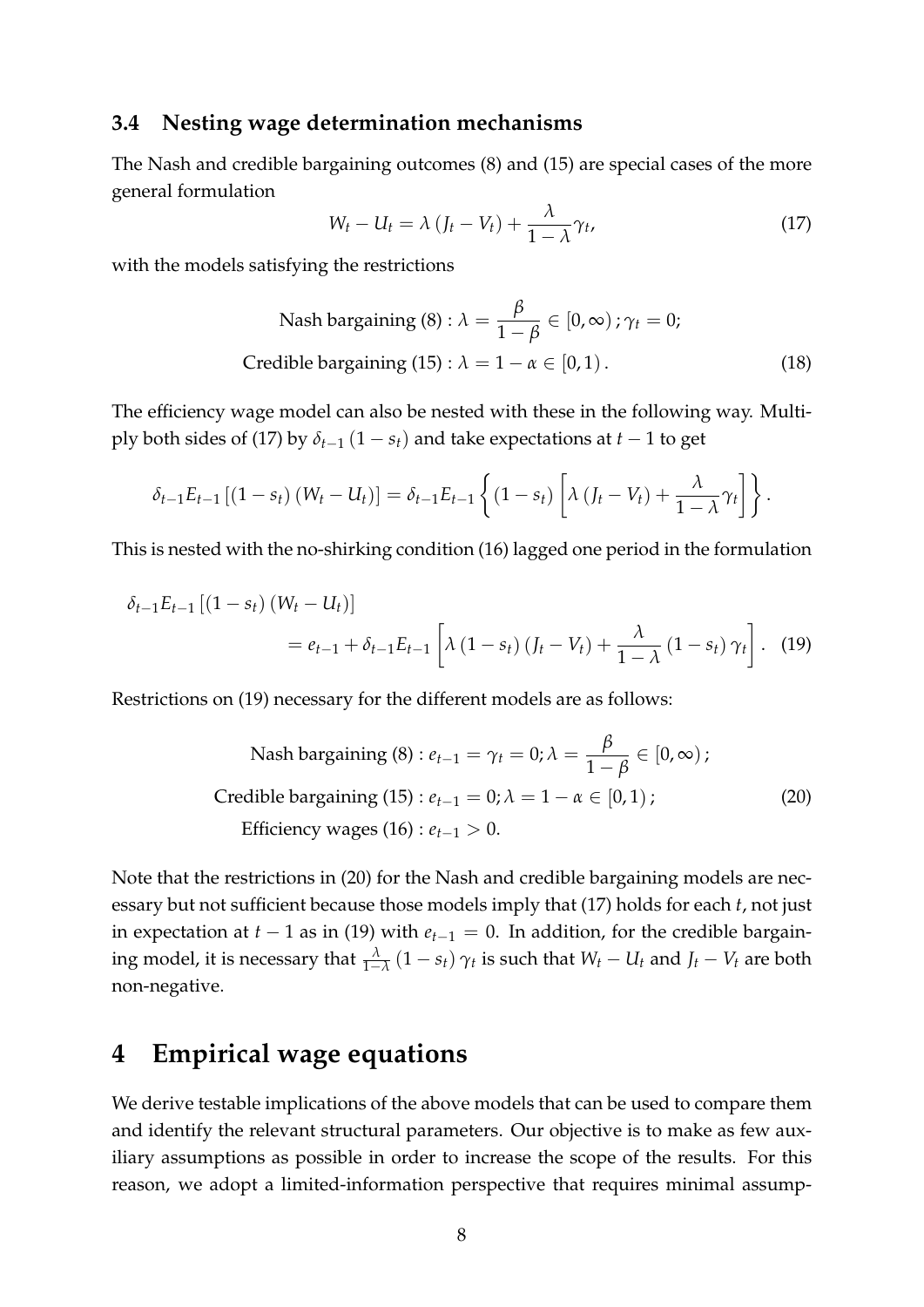tions about the underlying data generating process, e.g., stationarity, ergodicity and existence of eighth moments, see Newey and McFadden (1994). The testable implications of the models can be expressed naturally in terms of orthogonality restrictions of the form  $E[Z_t'\phi_t(\theta)] = 0$ , where  $\phi_t(\theta)$  is a parametric function whose expectation conditional on information at time  $t$  or  $t - 1$  (as appropriate for the particular model) vanishes, and  $Z_t$  is an appropriate set of instruments. These over-identifying restrictions are obtained from the assumptions of forward-looking behavior and rational expectations. This approach has a long history in economics, since the seminal work of Hansen (1982), and has been used successfully in monetary economics to study forward-looking inflation dynamics and monetary policy, see Galí and Gertler (1999) and Clarida et al. (2000).

The Nash bargaining, credible bargaining and efficiency wage models can be converted into empirical wage equations by using the other equations of the models to substitute for  $W_t - U_t$  and  $J_t - V_t$  in (13), (17) and (19) with terms that are empirically observable and by providing empirical specifications for  $e_t$ ,  $z_t$ ,  $c_t$  and  $\gamma_t$ , which are unobserved. For  $W_t - U_t$ , (7) is the relevant condition. To account for trends in the data stemming from secular productivity growth, we make the usual assumption that all relevant trending variables grow at the same rate as productivity. For *z<sup>t</sup>* , *e<sup>t</sup>* and *γ<sup>t</sup>* , natural assumptions are that they are proportional to productivity  $p_t$ , so

$$
z_t = z p_t; \qquad e_t = e p_t; \qquad \gamma_t = \gamma p_t, \tag{21}
$$

where *z*, *e* and  $\gamma$  are non-negative constants. The first of these implies that the value of non-work activity is proportional to productivity. Provided *c<sup>t</sup>* grows at the same rate as productivity, the models are then consistent with the unemployment rate being untrended in the long run. To account for fixed costs  $H_t$  of the type introduced by Pissarides (2009), we use

$$
c_t = (c + Hq_t) p_t. \tag{22}
$$

Thus, we can obtain stationary representations by normalizing all equations by *p<sup>t</sup>* .

There are several ways to substitute for  $J_t - V_t$ , each of which involve different assumptions. A general specification can be obtained using (6). For (17), this results in the specification:

$$
E_t \sum_{n=0}^{\infty} \tilde{\delta}_{t,n}^{f,\kappa} \left[ (1 - f_{t+n}\kappa) \left( \frac{w_{t+n}}{p_{t+n}} - e - z \right) \right]
$$
  
=  $\lambda E_t \sum_{n=0}^{\infty} \tilde{\delta}_{t,n}^{q,\kappa} \left[ c + H q_{t+n} + (1 - q_{t+n}\kappa) \left( 1 - \frac{w_{t+n}}{p_{t+n}} \right) \right] + \frac{\lambda}{1 - \lambda} \gamma$ , (23)

where  $\tilde{\delta}^{y,\kappa}_{t,n} = \prod_{i=1}^n \tilde{\delta}^{y,\kappa}_{t+i}$  $\int_{t+i\prime}^{y,\kappa} \mathbf{w} \mathrm{ith} \ \tilde{\delta}^{y,\kappa}_{t,0} = 1$ ,  $\tilde{\delta}^{y,\kappa}_t = \delta_{t-1} \theta_t \left(1 - s_t - y_{t-1} + \kappa s_t y_{t-1}\right)$  for  $y = f$ , q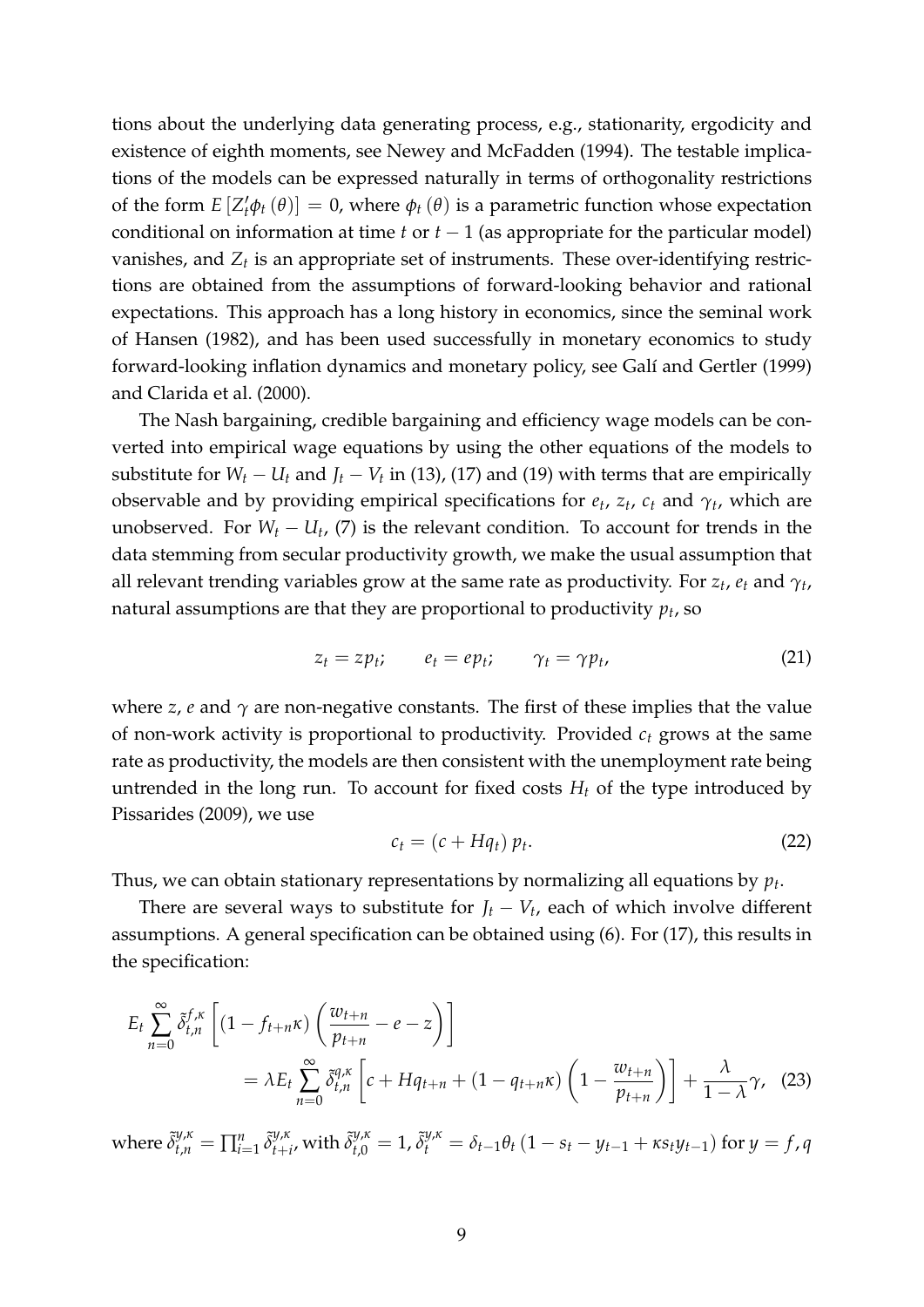and  $\theta_t \equiv p_t/p_{t-1}$ . For (19), it results in

$$
E_{t-1}\left[\delta_{t-1}\left(1-s_{t}\right)\theta_{t}\sum_{n=0}^{\infty}\tilde{\delta}_{t,n}^{f,\kappa}\left(1-f_{t+n}\kappa\right)\left(\frac{w_{t+n}}{p_{t+n}}-e-z\right)\right]
$$
  
=  $e+E_{t-1}\left\{\lambda\delta_{t-1}\left(1-s_{t}\right)\theta_{t}\left[\sum_{n=0}^{\infty}\tilde{\delta}_{t,n}^{q,\kappa}\left[c+Hq_{t+n}+\left(1-q_{t+n}\kappa\right)\left(1-\frac{w_{t+n}}{p_{t+n}}\right)\right]+ \frac{\gamma}{1-\lambda}\right]\right\}.$  (24)

Note that neither (23) nor (24) makes use of the free entry condition (3). They therefore remain valid even if that condition is misspecified.

For empirical purposes, equations (23) and (24) require truncating the infinite sum of wage terms on the left-hand side, and of profit terms on the right-hand side, at some horizon *k* (though, because of the discounting of future terms, the approximation error from truncation can be made arbitrarily small for *k* sufficiently large).<sup>2</sup> In our empirical work, we use  $k = 12$  mainly in order to keep the sample comparable to previous studies, since results are virtually indistinguishable for values of  $k > 4$ .

There is an alternative way to substitute for  $J_t - V_t$  if we assume, as in both Hagedorn and Manovskii (2008) and Hall and Milgrom (2008), that *s<sup>t</sup>* is is known at *t* 1 and make use of the free entry condition (3). We then obtain the alternative empirical specification of the wage equation (17)

$$
(1 - f_t \kappa) \frac{w_t}{p_t} = \frac{z + e + \lambda}{1 + \lambda} (1 - f_t \kappa) + \frac{\lambda}{1 + \lambda} \frac{f_t}{q_t} (c + H q_t) + \frac{\lambda \gamma}{1 - \lambda^2} E_t \left( 1 - \tilde{\delta}_{t+1}^{f, \kappa} \right). \tag{25}
$$

For the Nash bargaining model,  $\lambda = \beta / (1 - \beta)$  and  $e = \gamma = 0$ , so the above equation can be written as

$$
\frac{w_t}{p_t} = \beta + (1 - \beta) \frac{z_t}{p_t} + \beta \frac{c_t}{p_t} \frac{f_t}{q_t (1 - f_t \kappa)}.
$$
 (26)

With  $\kappa = 0$ , this reduces to exactly the wage equation in Hagedorn and Manovskii (2008). Note that under our assumptions for  $z_t$ , and  $c_t$  in (21) and (22), equation (26) is under-identified because the number of unknown structural parameters exceeds the number of estimable coefficients by one. Therefore, we need at least one more moment restriction to achieve identification. This can be obtained from the job creation equation that is implied by (2) and the free entry condition (3). When *s<sup>t</sup>* is is known at  $t-1$ , the job creation equation can be written

$$
E_{t}\left[\theta_{t+1}\frac{\frac{(1-s_{t+2})}{q_{t+1}}\frac{c_{t+1}}{p_{t+1}} + (1-\kappa)\left(1-\frac{w_{t+1}}{p_{t+1}}\right)}{1-\kappa s_{t+2}} - \frac{\frac{c_{t}}{p_{t}q_{t}} - \kappa\left(1-\frac{w_{t}}{p_{t}}\right)}{\delta_{t}\left(1-\kappa s_{t+1}\right)}\right] = 0.
$$
 (27)

<sup>&</sup>lt;sup>2</sup>This approach has been used, for example, by Rudd and Whelan (2006) for studying the new Keynesian Phillips curve.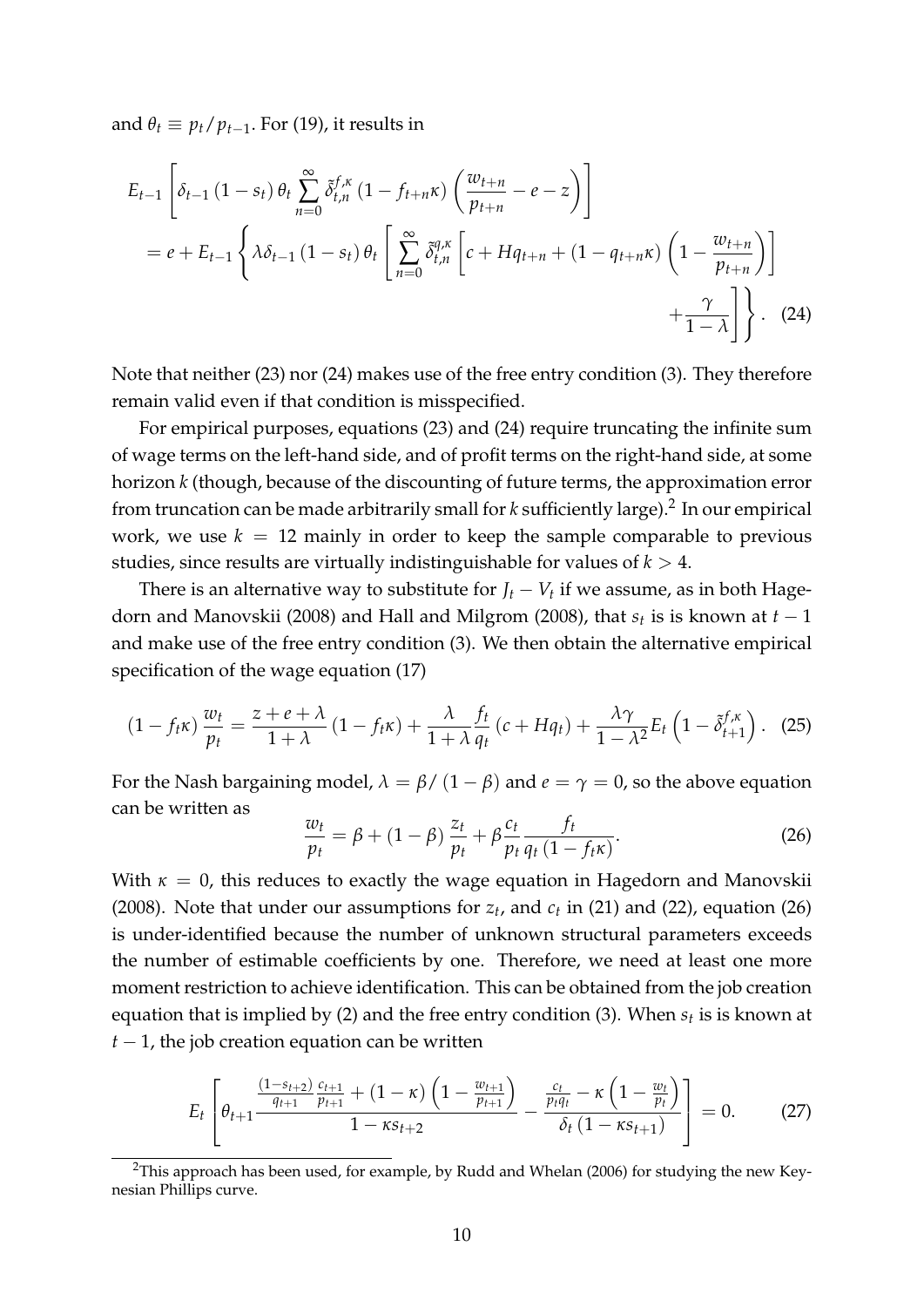### **5 Data**

We use data on the nonfarm business sector of the USA, obtained mainly from the Bureau of Labor Statistics (BLS) and the OECD. The data are quarterly and cover the postwar period. The estimation sample is 1951q1 to 2004q4.

To construct model-consistent data series, we make use of the following model equations. Employment in period *t* is the number of jobs in the previous period  $j_{t-1}$ that are not destroyed,  $(1 - s_t) j_{t-1}$ , plus newly matched vacancies  $m_t$ , so

$$
j_t = (1 - s_t) j_{t-1} + m_t.
$$
\n(28)

The stock of vacancies available at the end of period *t*, after matching takes place, is  $v_t$ . Hence, the total number of vacancies available to be filled in period *t* is  $v_t + m_t$ . The stock of unemployed workers seeking matches in period *t* consists of workers who were unemployed in the previous period,  $l_{t-1} - j_{t-1}$  (where  $l_t$  is the labor force at *t*), workers who were employed in the previous period but have lost their job,  $s_tj_{t-1}$ , and new workers,  $\Delta l_t = l_t - l_{t-1}$ , making  $l_t - (1 - s_t) j_{t-1}$  in total. Equivalently, this is given by the stock of unemployed workers at the end of the period plus the total matches during the period,  $u_t + m_t$ . Thus, the job-filling probability for firms in period *t* is given by

$$
q_t = \frac{m_t}{v_t + m_t} \tag{29}
$$

and the job-finding probability for workers is given by

$$
f_t = \frac{m_t}{u_t + m_t}.\tag{30}
$$

Employment  $j_t$  and unemployment  $u_t$  are constructed and seasonally adjusted by the BLS from the CPS, and they correspond to the last month in the quarter in accordance with our model. Employment consists of total nonfarm dependent employment (excluding the self-employed). The labour force is measured as the sum of unemployment and employment.

We adopt the time-honoured practice discussed by Blanchard and Diamond (1990) of constructing a series for job destructions from the number of short-term unemployed,  $u_t^s$ , in our case (because we are using quarterly data) those with spells shorter than 14 weeks. Moreover, if the increase in the labour force all goes through the unemployment pool first, this increase should be subtracted from the short-term unemployed before calculating the job destruction rate. We adjusted the data for this, though the effect on the calculated series for the separation rate *s<sup>t</sup>* is very small. We also made an adjustment for direct job-to-job flows using the procedure suggested in Shimer (2005) based on the idea that, on average, a worker losing a job has half a period to find a new one before being recorded as unemployed. Thus, short-term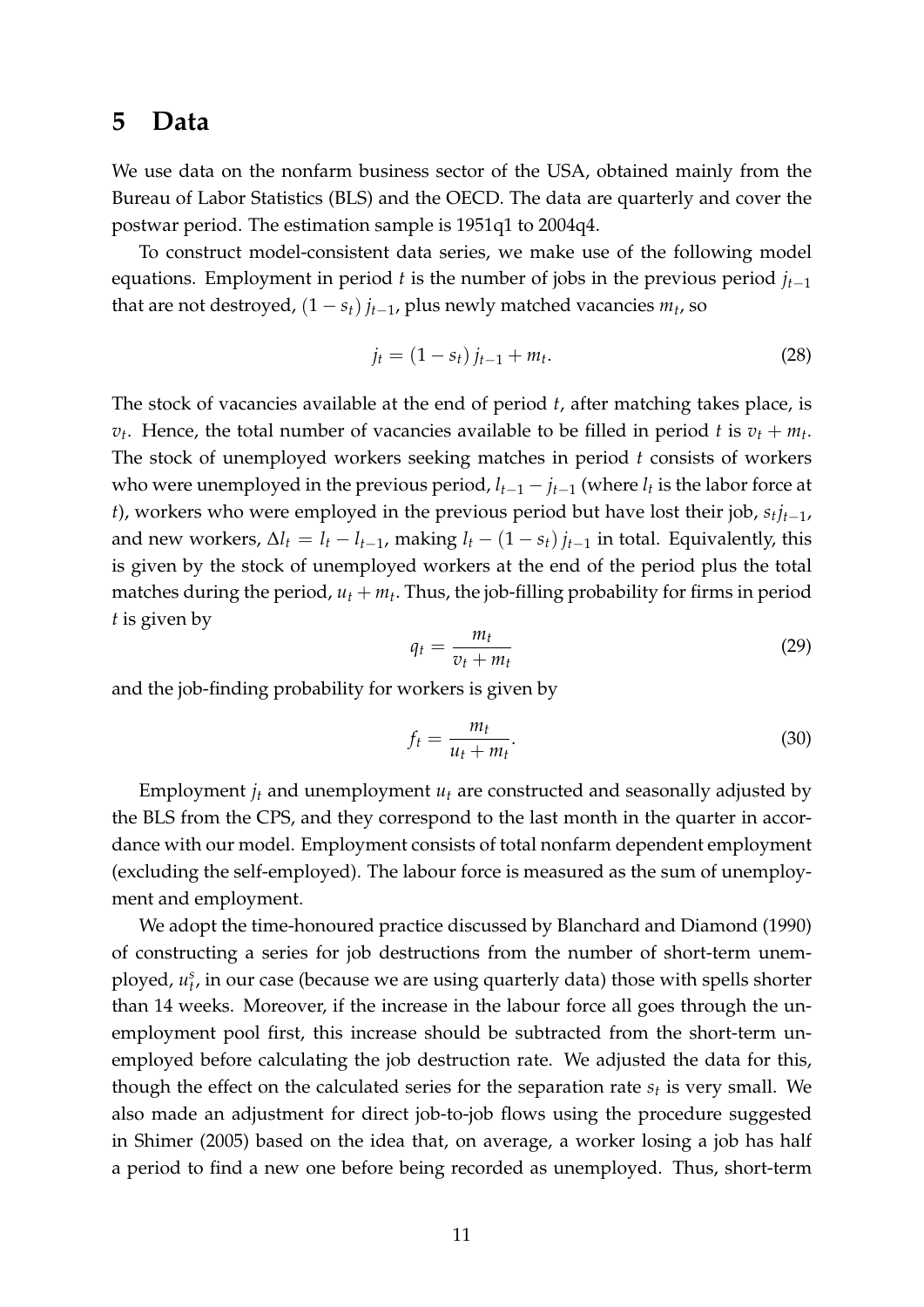

Figure 1: The separation rate  $s_t$  computed from  $u_t^s =$  $(1)$  $1 - \frac{1}{2} \frac{j_t - (1 - s_t)j_{t-1}}{l_t - (1 - s_t)j_{t-1}}$  $l_t - (1 - s_t)j_{t-1}$  $\left(\Delta l_t + s_t l_{t-1}\right)$ using employment, unemployment and short-term unemployment data from the BLS.

unemployment satisfies

$$
u_t^s = \left(1 - \frac{1}{2}f_t\right)\left(\Delta l_t + s_t j_{t-1}\right).
$$

Use of (28) and (30) to express  $f_t$  as  $[i_t - (1 - s_t) i_{t-1}] / [l_t - (1 - s_t) i_{t-1}]$  enables us to solve for a series for  $s_t$  that is consistent with the model.<sup>3</sup> The resulting series is plotted in Figure 1. This series is higher than the monthly separation rate series reported elsewhere (e.g., Shimer (2005, Figure 7)), but it matches the cyclical pattern of the (monthly) series exactly.

Vacancy stocks *v<sup>t</sup>* are measured using the Conference Board Help-Wanted Index (HWI), which is available in quarterly frequency since 1951. The index is converted to total units using the job-openings series from the Job Openings and Labor Turnover Survey (JOLTS), which is available only since December 2000. The HWI series is known to contain low frequency fluctuations, such as those resulting from newspaper consolidation in the 1960s and the internet revolution recently, that are unrelated to labor market trends, see Shimer (2005). Following Shimer (2005), we remove the effect of those trends using a low frequency filter. The job-filling probability  $q_t$  is then

 $3$ Even with the adjustment suggested by Shimer (2005), the measure of separations does not include workers moving directly from jobs to self-employment or leaving the labour force but it is not clear how to allow for that.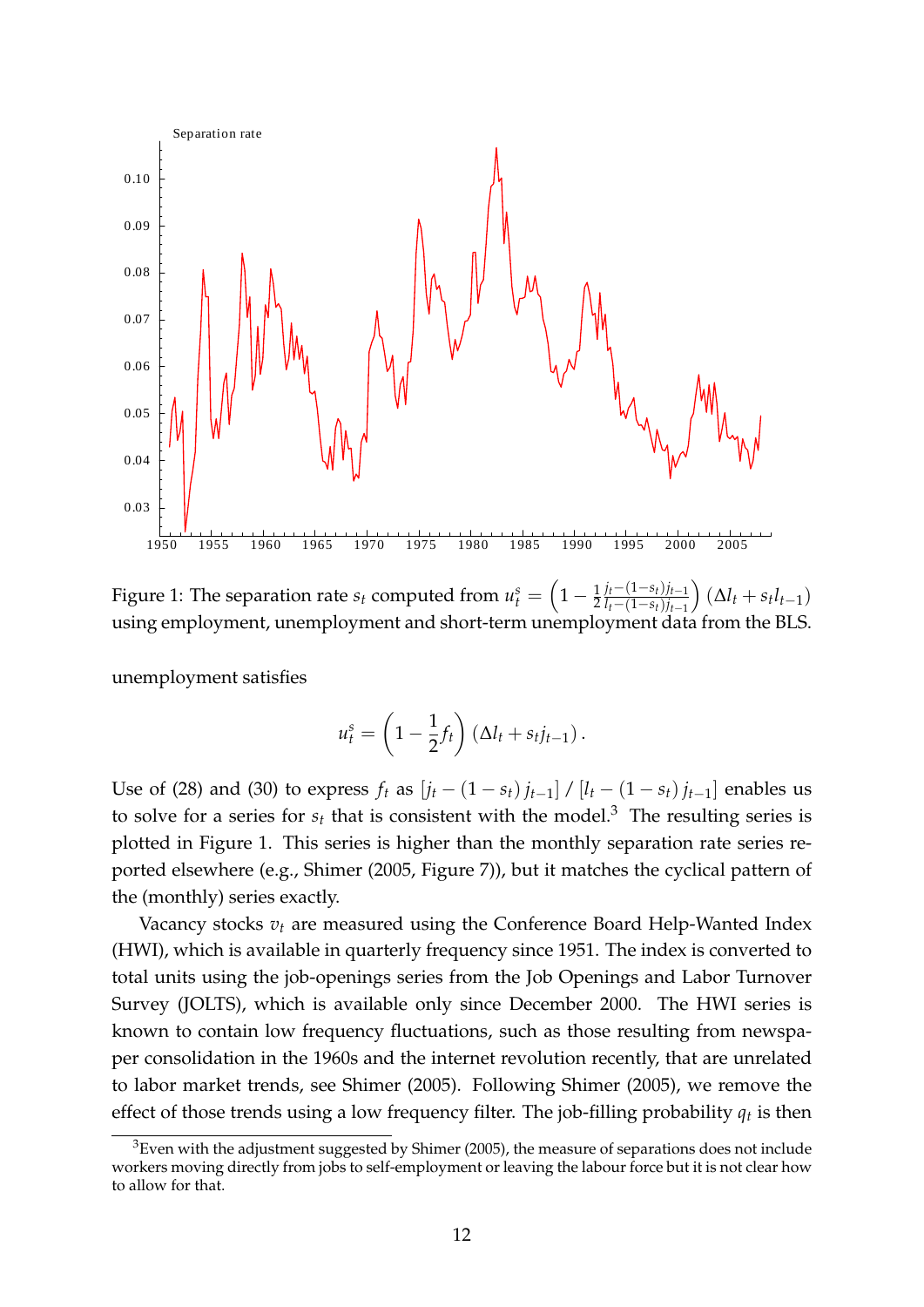

Figure 2: The job-filling probability *q<sup>t</sup>* using employment data from the BLS and vacancy data from the Conference Board HWI and from JOLTS.

calculated using data on employment and vacancies via equations (28) and (29). The resulting series is plotted in Figure 2. We also plot on the same graph the corresponding series for *v<sup>t</sup>* derived using the JOLTS data over the period for which it is available. This shows that the two series match very closely (their correlation is 0.9).

Productivity and wages are obtained from the BLS, which provides a measure of the labor share and output per person in the nonfarm business sector in index form. We scale the former using data from the OECD to obtain the wage share in levels. We also adjust for the difference between average and marginal productivity, as well as sales taxes using the scaling computed by Hagedorn and Manovskii (2008).<sup>4</sup> Because we use quarterly data, we specify the discount factor as  $\delta_t = \frac{1}{1 + r_t/4}$ , where  $r_t$  is the *annualized gross* real interest rate, deflated using the implicit price deflator for nonfarm business obtained from the BLS.

### **6 Estimation results**

Estimation is performed in the framework of the Generalized Method of Moments (GMM) using methods robust to weak instruments. These are the continuously up-

<sup>&</sup>lt;sup>4</sup>The ratio of marginal to average productivity is 0.679, and effective average sales taxes are 5.1%, yielding an extra normalization of 1/0.949.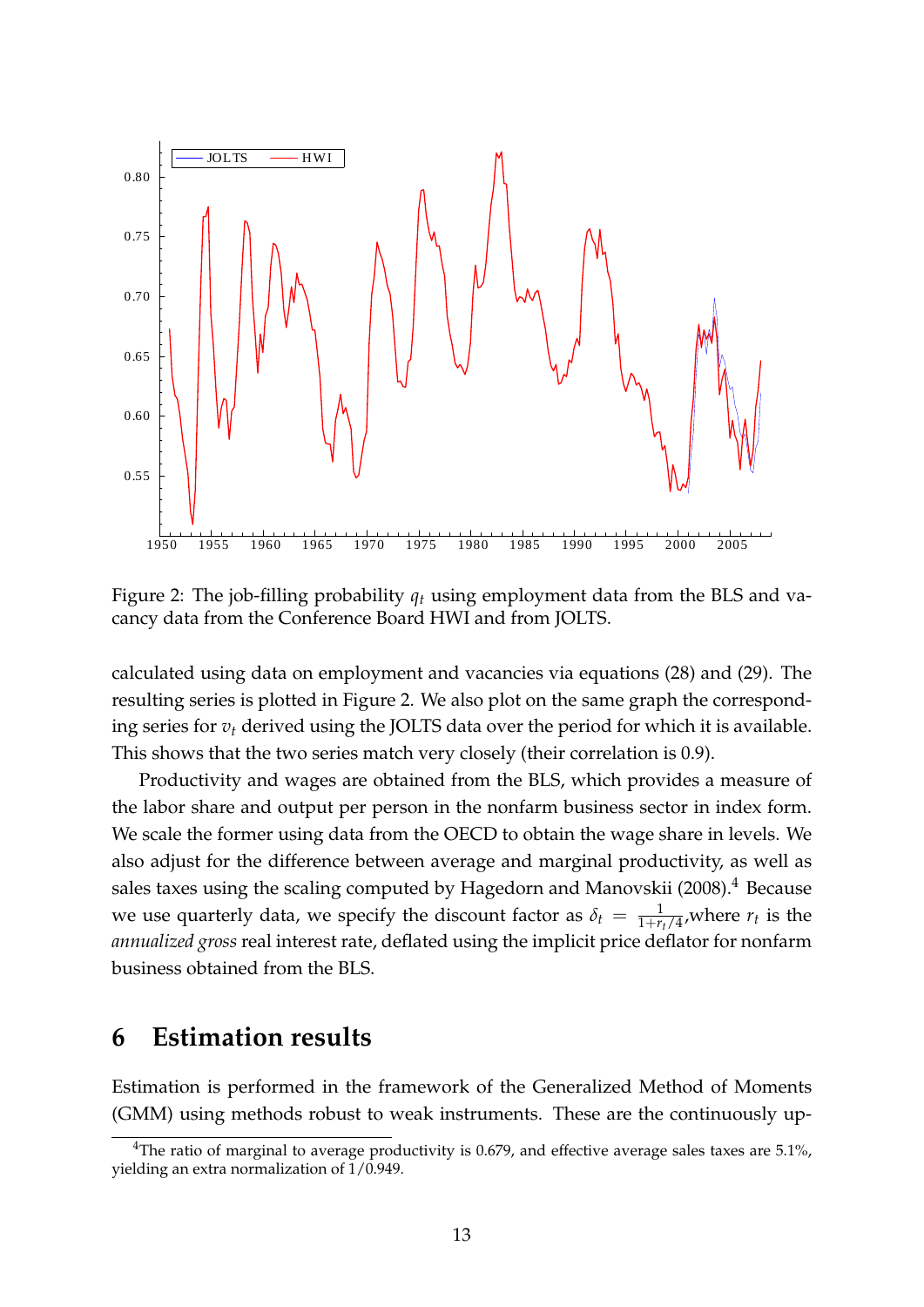dated estimator (CUE) of Hansen et al. (1996), which is median-unbiased when instruments are moderately weak, see Newey and Smith (2004), and the GMM-AR test statistic of Stock and Wright (2000), which is fully robust to weak instruments.<sup>5</sup> Given the quarterly frequency of the sample, we use four lags of the data as instruments, starting at *t* for equation (23) and  $t - 1$  for (24). For the estimation, parameter values are constrained to be consistent with theory, specifically  $c, \kappa \in [0, 1]$  and  $\lambda, H \geq 0$ .

#### **6.1 Nash bargaining**

We start by presenting estimates for the Nash bargaining model with *s<sup>t</sup>* assumed known at  $t - 1$  for all  $t$ , as in Hagedorn and Manovskii (2008). Table 1 reports the results of estimation based on equation (26), together with the restriction (27) that, as discussed above, is used to identify all the parameters.

Column (1) of Table 1 reports estimates for the specification closest to that in Hagedorn and Manovskii (2008) with *κ*, the fraction of newly matched jobs that become active within the quarter, set to 0. The parameter estimates are not significantly different from those in the calibration in Hagedorn and Manovskii (2008), which has  $\beta = 0.05$ and  $z = 0.95$ , but the fit of the model is very poor — the over-identifying restrictions are overwhelmingly rejected by the Hansen test. Column (2) reports estimates with *κ* restricted only to [0,1]. The point estimate of  $\kappa$  is 1, and apparently significantly different from 0, but the improvement in the fit, as measured by the value of the GMM objective function, is small. Importantly, the estimates of the parameters *β*, *z* and *c* are not particularly sensitive to the value of *κ*, so time aggregation does not seem to cause serious problems for estimation.

Column (3) of Table 1 reports the estimates allowing for the fixed cost *H* suggested by Pissarides (2009). The fit of the model improves substantially and the parameter estimates change in a direction consistent with the predictions of Pissarides (2009). But the standard errors are also much larger and, most importantly, the over-identifying restrictions of the model are still overwhelmingly rejected by the Hansen test.

An alternative to Nash bargaining is the credible bargaining developed by Hall and Milgrom (2008). Equation (25) with  $e = 0$ ,  $\gamma$  unrestricted and  $\lambda \in [0, 1]$  corresponds to a plausible formulation of credible bargaining applied to quarterly data when *s<sup>t</sup>* is assumed known at  $t - 1$ , as in Hall and Milgrom (2008). We estimated this jointly with the job creation equation (27). Allowing *γ* to be non-zero, however, made little difference to the fit, as measured by the value of the GMM objective function, and left the over-identifying restrictions rejected just as overwhelmingly by the Hansen test.

All in all, the parameter estimates in these results are consistent with the values reported in the literature using calibration, which is reassuring evidence of the validity

<sup>&</sup>lt;sup>5</sup>Stock et al. (2002), Dufour (2003) and Andrews and Stock (2005) are excellent surveys of methods robust to weak instruments.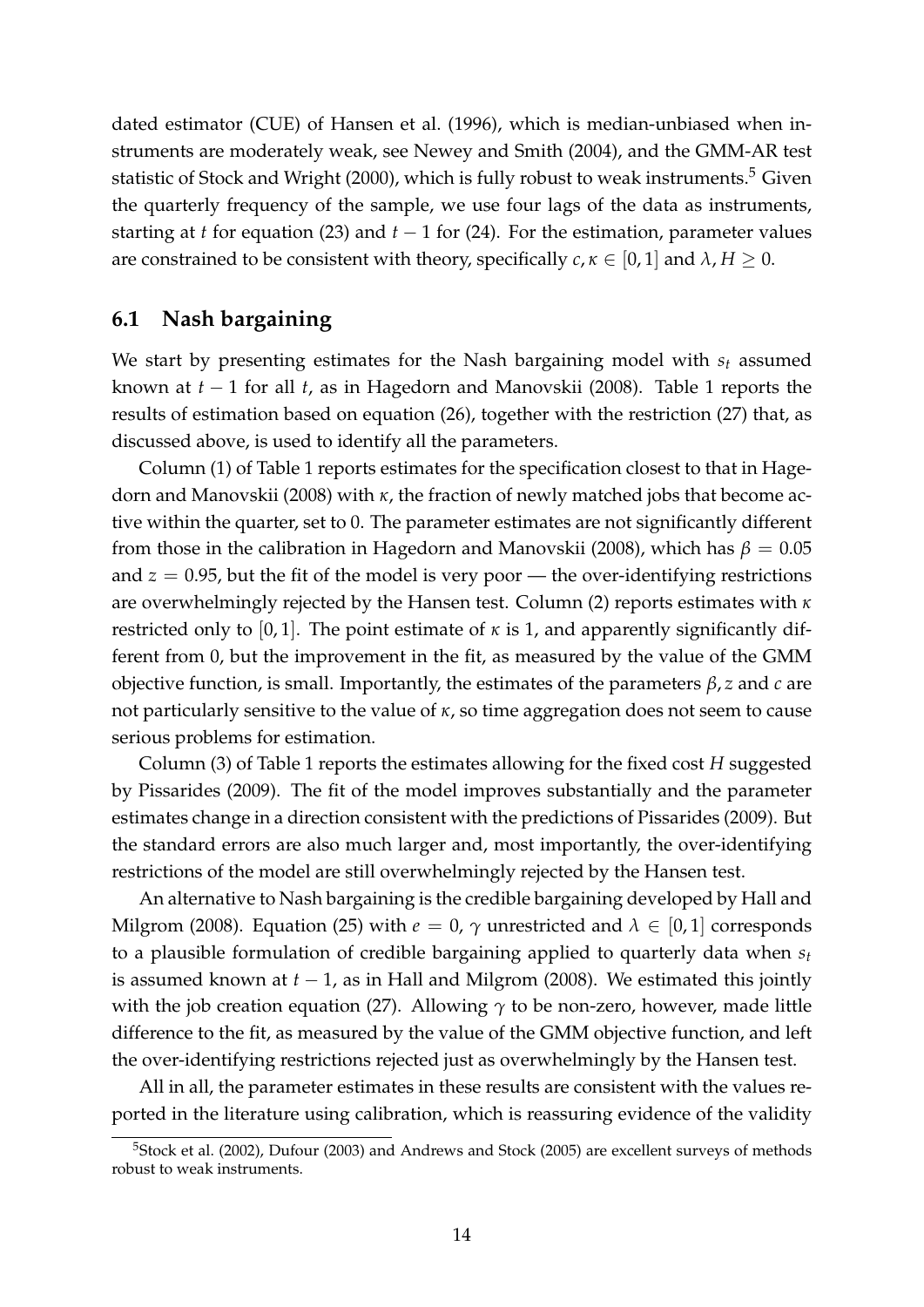| Parameter             | (1)              | 2)               | (3)              |
|-----------------------|------------------|------------------|------------------|
|                       | 0.122<br>(0.033) | 0.050<br>(0.016) | 0.304<br>(0.120) |
| z                     | 0.933<br>(0.012) | 0.944<br>(0.016) | 0.812<br>(0.084) |
| $\mathcal{C}$         | 0.327<br>(0.026) | 0.321<br>(0.030) | 0.130<br>(0.094) |
| Н                     |                  |                  | 0.175<br>(0.160) |
| κ                     |                  | 1.00<br>(0.136)  | 1.00<br>(0.180)  |
| <b>GMM</b> objective  | 63.094           | 60.948           | 47.356           |
| Hansen test $p$ value | 0.000            | 0.000            | 0.000            |

Table 1: Estimates of the Hagedorn and Manovskii (2008) model, eq. (26). *β* is the workers' bargaining weight, *z* the value of non-work activity, *c* the vacancy posting cost, *κ* the fraction of matched jobs that become active within the quarter and *H* the Pissarides (2009) fixed cost parameter. Estimation method is CUE-GMM with Newey-West weight matrix with prewhitening over the sample 1951q1-2004q4, with a constant and four lags of *w*/*p*, *f* , *q* and *s* as instruments. Standard errors in parentheses.

of our procedures, but the rejection of the over-identifying restrictions by the Hansen test is strong evidence of misspecification. Because the estimates rely on the job creation equation (27) implied by the free entry condition (3), the misspecification might be in that condition rather than because the Nash and credible bargaining models of wage determination are themselves inadequate. That is something we test next.

#### **6.2 The free entry condition**

We test the specification of the free entry condition through the testable implications of (1) and (2) combined with (3). Under the assumption used in Hagedorn and Manovskii (2008) that  $s_t$  is known at  $t-1$  for all  $t$ , these equations imply the job-creation equation (27). Columns (1) and (2) in Table 2 report tests of the specification of this equation, without and with the fixed cost parameter *H*, respectively. Although  $H > 0$  improves fit, both specifications are overwhelmingly rejected by the Hansen test.

In addition to the free entry condition, equation (27) also requires the assumption that  $s_t$  is known in period  $t-1$  for all  $t$ . Thus, the tests reported in columns (1) and (2) of Table 2 are joint tests of the validity of these two assumptions. To check whether the assumption of predetermined *s<sup>t</sup>* is the cause of misspecification, we test an alternative version of the job creation equation that does not impose this assumption. In that case, the orthogonality restrictions can be written

$$
E_t \sum_{n=1}^{\infty} \left[ \kappa \tilde{\delta}_{t,n}^{q,\kappa} + (1-\kappa) \delta_t \theta_{t+1} \tilde{\delta}_{t+1,n-1}^{q,\kappa} \right] \left[ \frac{c_{t+n}}{p_{t+n}} + (1-q_{t+n}\kappa) \left( 1 - \frac{w_{t+n}}{p_{t+n}} \right) \right] + (1-q_t\kappa) \left[ \kappa \left( 1 - \frac{w_t}{p_t} \right) - \frac{1}{q_t} \frac{c_t}{p_t} \right] = 0. \tag{31}
$$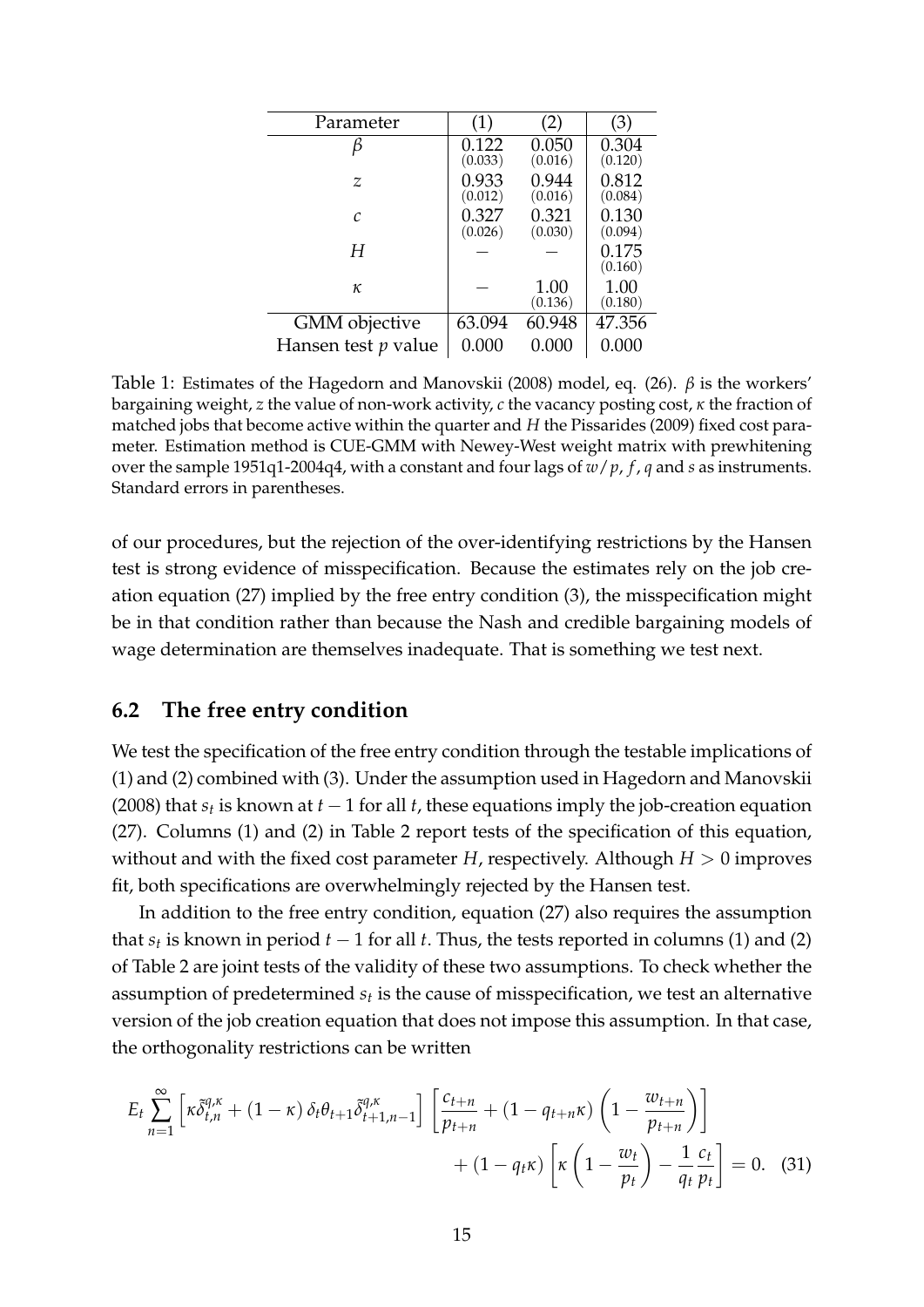| Parameter             | (1)              | (2)              | (3)              |
|-----------------------|------------------|------------------|------------------|
| C                     | 0.359<br>(0.039) | 0.097<br>(0.028) | 0.561<br>(0.124) |
| Н                     |                  | 0.307<br>(0.053) | 0.000<br>(0.154) |
| κ                     | 0.000<br>(0.240) | 0.000<br>(0.196) | 1.00<br>(0.083)  |
| <b>GMM</b> objective  | 55.676           | 52.154           | 49.314           |
| Hansen test $p$ value | 0.000            | 0.000            | 0.000            |

Table 2: Estimates of the job creation equation implied by the free entry condition. Columns (1) and (2) correspond to equation (27), column (3) corresponds to equation (31). *c* is the vacancy posting cost, *κ* the fraction of matched jobs that become active within the quarter and *H* the Pissarides (2009) fixed cost parameter. Estimation method is CUE-GMM with Newey-West weight matrix with prewhitening over the sample 1951q1-2004q4, with a constant and lags 0 to 3 of *w*/*p*, *f* , *q* and *s* as instruments. Standard errors in parentheses.

Estimates of the specification in (31) are reported in column (3) of Table 2. The fit of the model is only marginally better than before and the Hansen test still gives strong evidence of misspecification. Moreover, the point estimates of the parameters are very different from those for the specification (27). This is further indication of misspecification.

These results indicate that the rejection of the over-identifying restrictions in the estimates of the wage equation (26) may result from the free entry condition on which they are based being misspecified, rather than from the Nash bargaining model itself being a misspecification. For this reason, the subsequent analysis investigates versions of the wage equation that do not depend on the specification of the free entry condition. But the results of this subsection point to an important implication for future research: the job creation equation implied by the canonical version of the matching model appears to be misspecified when applied to US data. It is not difficult to think of alternative specifications that are fully consistent with the underlying matching framework, so this conclusion should not be seen as a rejection of the matching approach. But further thought needs to be given to how the job creation equation is specified in matching models.

#### **6.3 Wage bargains independent of the free entry condition**

The wage equation in (23) was derived without the use of the free entry condition (3). It can, therefore, be used to test the Nash and credible bargaining assumptions independently of the specification of the free entry condition. Nash bargaining corresponds to the special case of (23) with  $\gamma = e = 0$  and  $\lambda = \beta/(1 - \beta)$ . The results from estimating that specification are given in columns (1) and (2) of Table 3, with the fixed cost *H* being zero and allowed to be different from zero, respectively. The estimate of the value of non-work activity *z* is now around 0.8, significantly below the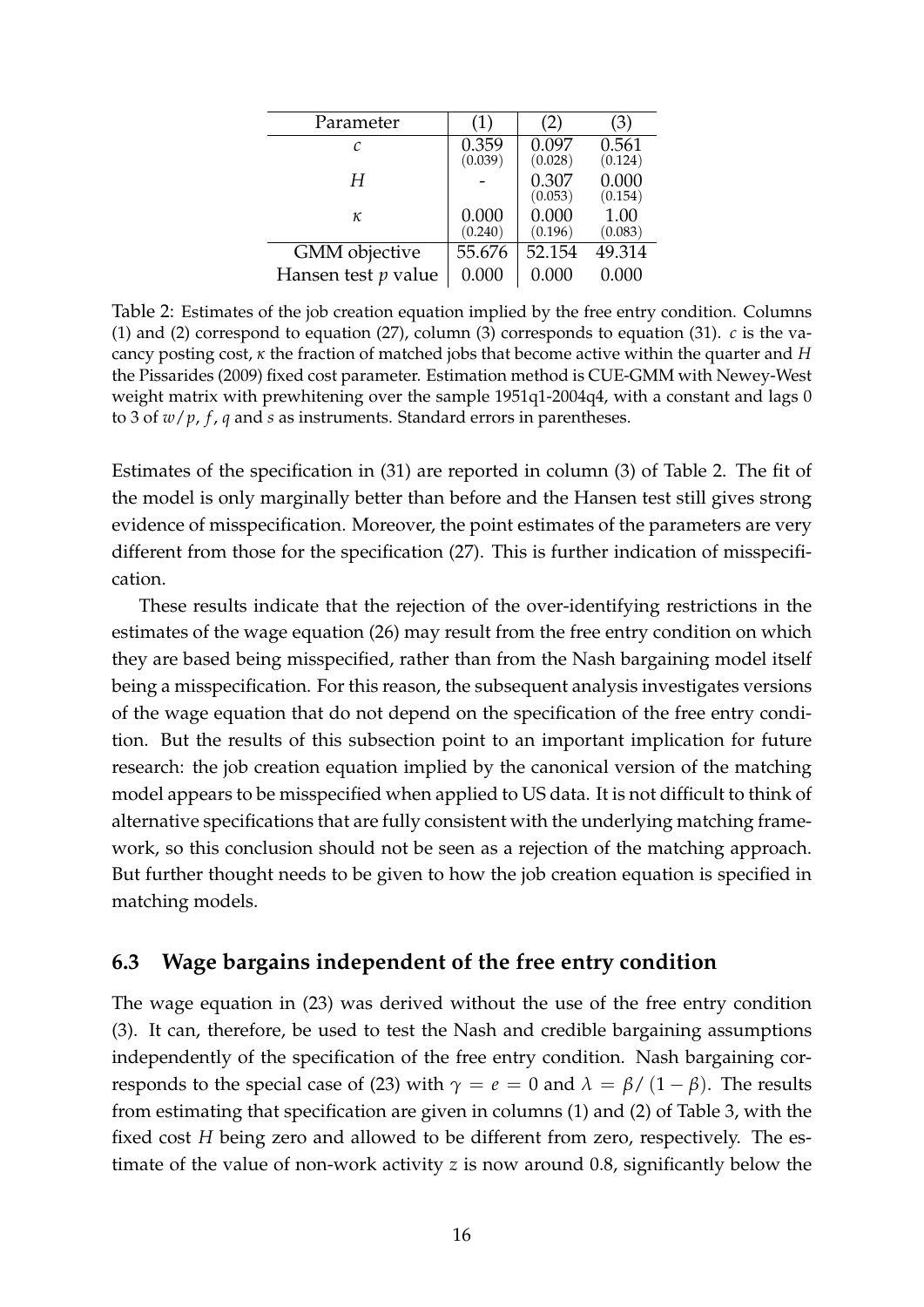| Parameter                  | (1)              | (2)              | (3)              |
|----------------------------|------------------|------------------|------------------|
| λ                          | 0.231<br>(0.385) | 0.142<br>(1.119) | 0.191<br>(1.334) |
| $\mathcal Z$               | 0.784<br>(0.029) | 0.798<br>(0.032) | 0.798<br>(0.038) |
| $\mathcal{C}$              | 0.442<br>(0.738) | 0.588<br>(5.705) | 0.635<br>(6.532) |
| Н                          |                  | 0.049<br>(0.142) | 0.000<br>(0.847) |
| κ                          | 1.00<br>(0.159)  | 1.00<br>(0.711)  | 1.00<br>(0.783)  |
| $\gamma$                   |                  |                  | 0.187<br>(2.504) |
| <b>GMM</b> objective       | 48.239           | 47.983           | 47.749           |
| Hansen test <i>p</i> value | 0.000            | 0.000            | 0.000            |

Table 3: Estimates of the general sharing rule that nests both Nash bargaining and credible bargaining, eq. (23). *λ* determines surplus sharing proportions, *z* is the value of non-work activity,  $c$  is the vacancy posting cost,  $\kappa$  is the fraction of matched jobs that become active within the quarter and *H* is the Pissarides (2009) fixed cost parameter. Estimation method is CUE-GMM with Newey-West weight matrix with prewhitening over the sample 1951q1- 2004q4, with a constant and four lags of *w*/*p*, *f* , *q* and *s* as instruments. Standard errors in parentheses.

calibration of 0.95 in Hagedorn and Manovskii (2008) but still higher than Hall and Milgrom (2008) regard as plausible. But it remains the case that the over-identifying restrictions are overwhelmingly rejected according to the Hansen test. Since these results do not depend on the validity of the free entry condition, this is strong evidence that the Nash bargaining specification is not appropriate for US data. It really does seem that the Nash bargaining approach itself, even with a high value of non-work activity, is not a satisfactory specification for application to US data.

Equation (23) with  $\gamma$  unrestricted,  $e = 0$  and  $\lambda \in [0, 1]$  corresponds to one formulation of credible bargaining applied to quarterly data. Estimates of this specification are reported in column (3) of Table 3. It is not, however, statistically satisfactory either. The coefficient  $\gamma$  is not significantly different from zero and the fit of the model (as shown by the value of the objective function) improves only marginally relative to the Nash bargaining specification. Moreover, the over-identifying restrictions are still overwhelmingly rejected by the Hansen test. The parameter estimates are somewhat different from the values reported for the calibration in Hall and Milgrom (2008) but the standard errors are sufficiently large to cover those reported values. Again, given the overwhelming evidence of misspecification, one should not read too much into these estimates.

To check whether this misspecification results purely from the specific formulation of the credible bargaining model in (15), we also estimated the alternative formulation in (13). That, however, fared no better empirically. It fitted the data somewhat less well in that the value of the GMM objective function was higher. Moreover, the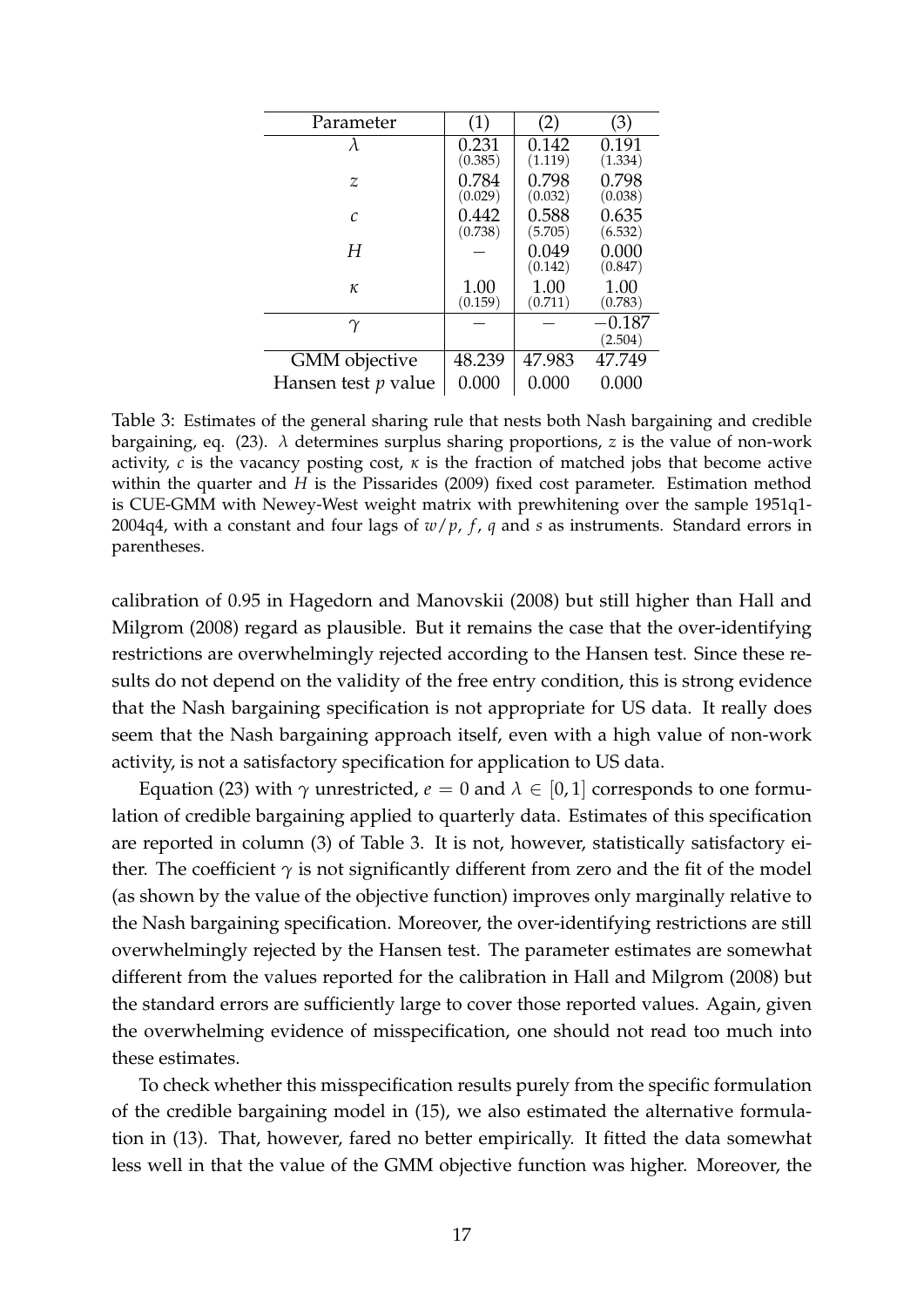over-identifying restrictions were just as overwhelmingly rejected by the Hansen test. We conclude that credible bargaining does not look a promising alternative to Nash bargaining for application to US data.

#### **6.4 Efficiency wages**

The alternative to Nash and credible bargaining we consider is based on the development in MacLeod and Malcomson (1998) of the efficiency wage model of Shapiro and Stiglitz (1984). This is nested with the Nash and credible bargaining models in equation (24). The results of estimating (24) are reported in Table 4. Estimates with unrestricted *H* are omitted from the table because in all specifications this parameter is estimated at 0. Column (1) reports estimates of the model that are unrestricted in other respects. The fit of this model is dramatically better than in all the previous cases considered. It is the first model considered here for which the over-identifying restrictions are not rejected by the Hansen test at the 5% level of significance. Moreover, the parameter *e* (the disutility of effort avoided by shirking) that crucially distinguishes the efficiency wage model from the Nash and credible bargaining models is significantly different from zero at the 5% level by the conventional *t* test. It is also significantly different from zero at the 5% level using the GMM-AR test that is robust to weak identification. As a final test of the importance of this parameter for a satisfactory specification, we estimated (24) under the restriction  $e = 0$  and under the restrictions  $e = \gamma = 0$ . These can be thought of as weak tests of the credible and Nash bargaining specifications, as discussed in Section 3.4. Columns (2) and (3) of Table 4 report the results. The credible bargaining specification (with *γ* unrestricted) fits the data better than the Nash bargaining specification. But in both cases, setting  $e = 0$ results in the over-identifying restrictions being rejected by the Hansen test. We conclude that *e* > 0, and thus the efficiency wage element, really is essential to enable the over-arching formulation (24) to satisfactorily fit US data.

Apart from *e*, the parameters in column (1) of Table 4 are not precisely determined. Moreover *c*, the vacancy posting cost incurred to have a vacancy available for matching, has a point estimate of zero, a value inconsistent with the assumption in the canonical matching model that it is this cost which limits the number of vacancies. However, it is apparent from (24) that neither *c* nor  $\gamma$  are identified if  $\lambda = 0$  and the estimate of *λ* in column (1) of Table 4 is certainly not significantly different from zero. Moreover, when estimated with  $\gamma$  restricted to zero, the point estimate of  $\lambda$  is precisely zero. Having  $\lambda = 0$  with  $e > 0$  corresponds to (16) holding with equality at all dates, that is, having the wage actually on, rather than above, the no-shirking condition. The final column of Table 4 reports estimates of (24) with the restriction  $\lambda = 0$ . The fit of the model deteriorates only slightly relative to the specification in column (1), which is consistent with the finding that  $\lambda$  is not significantly different from zero. Moreover,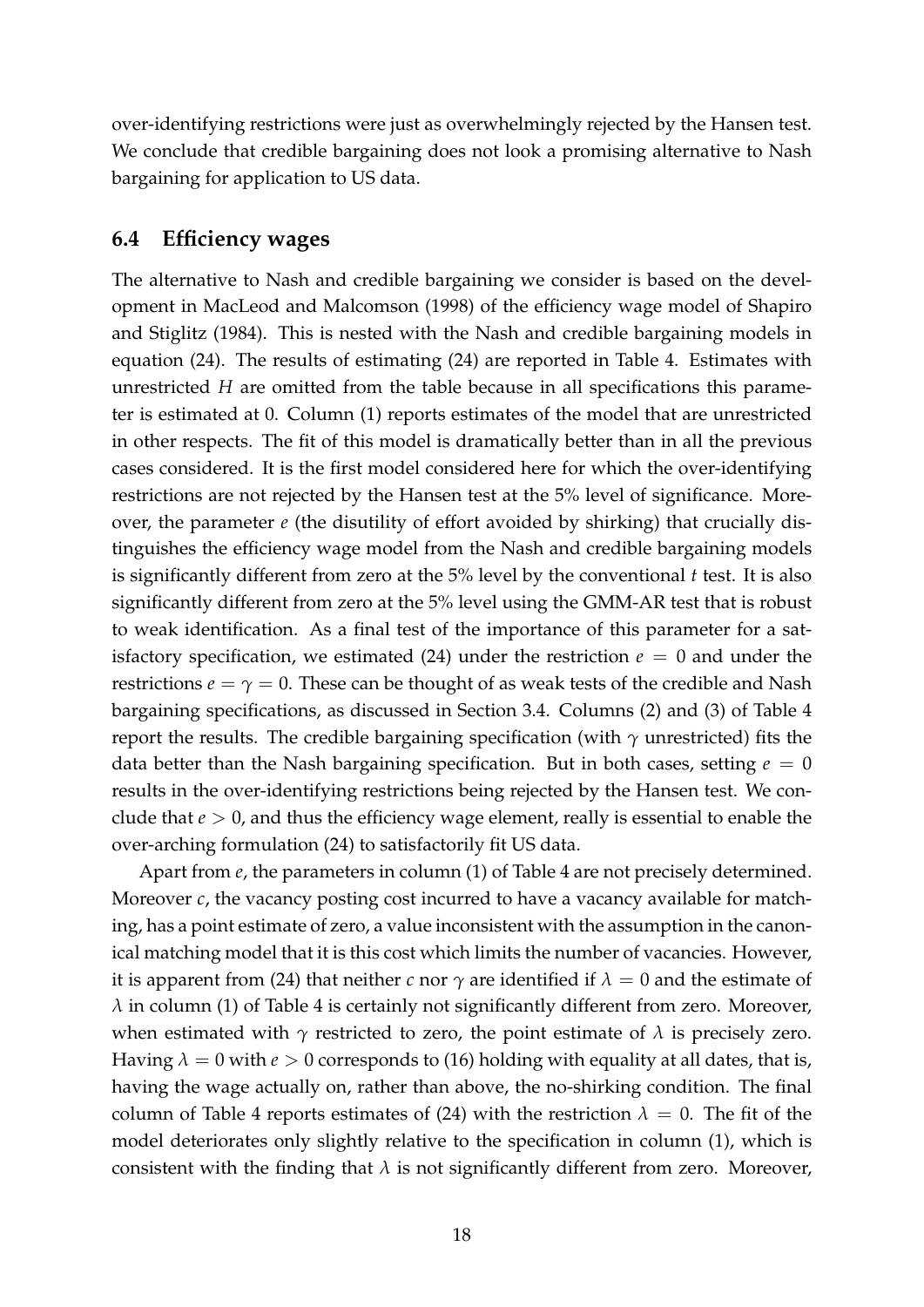| Parameter             | $\left( 1\right)$ | (2)              | (3)              | (4)              |
|-----------------------|-------------------|------------------|------------------|------------------|
| λ                     | 0.123<br>(0.379)  | 0.238<br>(0.349) | 0.162<br>(0.857) |                  |
| Ζ                     | 0.289<br>(0.254)  | 0.642<br>(0.086) | 0.830<br>(0.025) | 0.437<br>(0.186) |
| $\mathcal{C}_{0}$     | 0.000<br>(0.267)  | 0.000<br>(0.137) | 0.474<br>(2.673) |                  |
| κ                     | 0.000<br>(0.405)  | 0.000<br>(0.373) | 1.000<br>(0.403) | 0.428<br>(0.262) |
| $\gamma$              | 1.129<br>(4.278)  | 1.850<br>(3.459) |                  |                  |
| $\ell$                | 0.369<br>(0.176)  |                  |                  | 0.305<br>(0.125) |
| <b>GMM</b> objective  | 19.078            | 24.572           | 46.421           | 19.658           |
| Hansen test $p$ value | 0.089             | 0.039            | 0.000            | 0.141            |

Table 4: Estimates of a specification nesting Nash and credible bargaining with efficiency wages. eq. (24). *λ* determines surplus sharing proportions, *z* is the value of non-work activity, *e* is the disutility of non-shirking effort, *c* is the vacancy posting cost and *κ* is the fraction of matched jobs that become active within the quarter. Estimation method is CUE-GMM with Newey-West weight matrix with prewhitening over the sample 1951q1-2004q4, with a constant and four lags of  $w/p$ ,  $f$ ,  $q$  and  $s$  as instruments. Standard errors in parentheses.

the *p* value of the Hansen test is now higher because of the degrees of freedom adjustment. With this specification, the parameters *z* and *e* are both significantly different from zero according to the individual *t* tests. Indeed, using the identification robust GMM-AR test, they are both significantly different from zero at the 1% level. The point estimates imply that the disutility of effort avoided by shirking amounts to about 30% of a worker's output, whereas the value of non-work activity amounts to only about 44%, far lower than the 95% in the calibrated model of Hagedorn and Manovskii (2008) and the 71% in the calibrated model of Hall and Milgrom (2008).

In the efficiency wage model, the opportunity cost to taking a job and not shirking is  $z + e$ , not just *z* as in the Nash and credible bargaining models. Thus, to get an appropriate comparison with the bargaining models, it is instructive to look at a joint confidence set on the parameters *z* and *e*. Figure 3 reports a joint identification robust confidence set for these parameters at the 90%-level (because there are two parameters), obtained by inverting a joint GMM-AR test on  $(e, z)$ .<sup>6</sup> Interestingly, even though the confidence intervals for *z* and *e* are both fairly wide, the joint confidence set is very tight in the direction  $z + e$ . Moreover, despite this,  $z + e$  is not significantly different from the calibrated value of 0.71 for non-work activity in Hall and Milgrom (2008), although it is still significantly lower than the calibrated value of 0.95 reported by Hagedorn and Manovskii (2008). This suggests that the high calibrated value for non-work activity in the bargaining models may arise because the data require a high opportunity cost to not working and in those models all of that opportunity cost is

 $^6$ Inverting a test means collecting all parameter values that are not rejected by the test at the specified level of significance.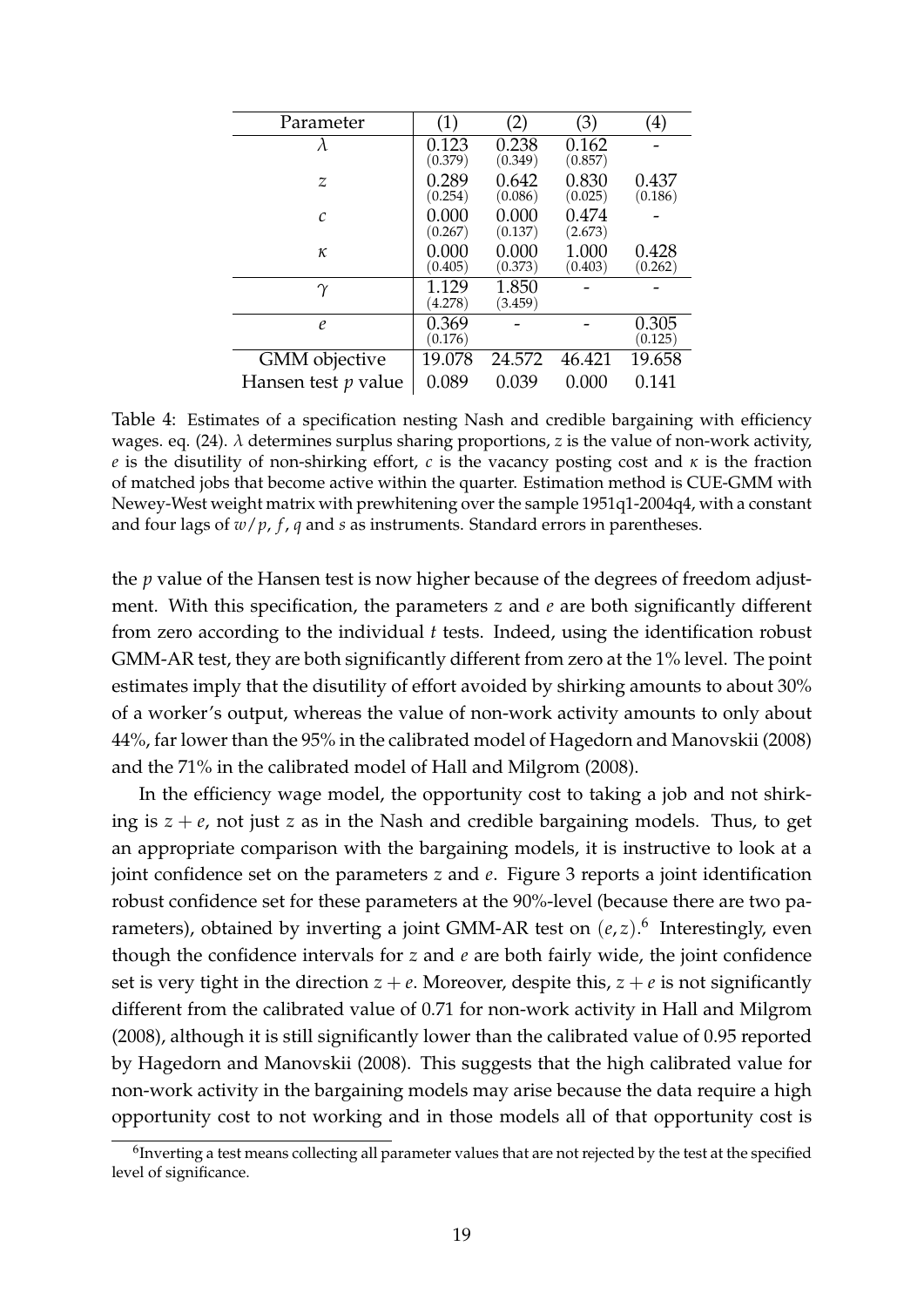

Figure 3: Identification robust 90% confidence set for the parameters *e* and *z* in column (4) of Table 4, obtained by inverting the GMM-AR test of Stock and Wright (2000).

attributed to the value of non-work activity. In contrast, the efficiency wage model does not attribute all the opportunity cost of working to the value of non-work activity because part of the opportunity cost is accounted for by the disutility that can be avoided by shirking on the job.

Taken together, the results show clear evidence to support the hypothesis that  $e > 0$ . When  $e > 0$  is included in the specification, the over-identifying restrictions are not rejected by the Hansen test whereas we have found no specification with  $e = 0$ for which that is the case. In addition, it seems that the data is consistent with an equilibrium path of wages that satisfies the no shirking condition with equality at all dates. However, given the uncertainty associated with the estimates of  $\lambda$ , the results do not rule out wages considerably higher than the minimum necessary to deter shirking.

### **7 Conclusion**

In this paper, we have investigated econometrically appropriate wage determination mechanisms for a matching model of the US by nesting the Nash bargaining model, the credible bargaining model of Hall and Milgrom (2008), and the development in MacLeod and Malcomson (1998) of the efficiency wage model of Shapiro and Stiglitz (1984) within a common over-arching framework of which each is a special case. That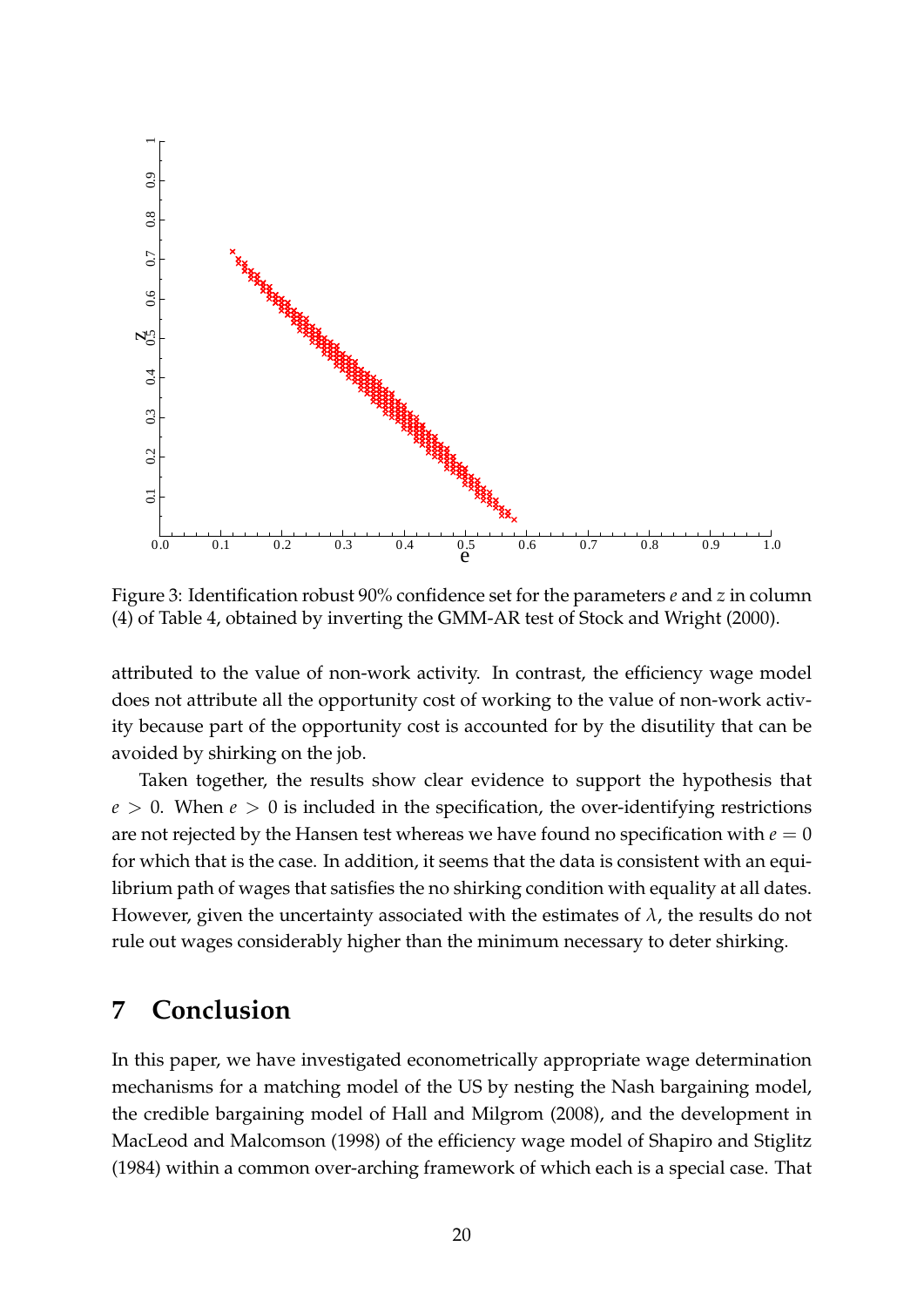has enabled us to apply standard statistical tests to investigate which models are statistically acceptable restrictions of the over-arching framework. Our conclusion from these tests is that only for the efficiency wage model are the restrictions statistically acceptable. Moreover, the data are not inconsistent with the wage being on the noshirking condition, that is, at the lowest level necessary to deter shirking, though it is not possible to reject that the wage is higher than that.

The Nash and credible bargaining models are only two of the, potentially many, possible bargaining models. A natural question is whether there might be some alternative bargaining model, perhaps with varying relative bargaining powers, that would result in a bargaining outcome with characteristics similar to the efficiency wage model and thus be able to fit the US data satisfactorily without an efficiency wage element. We do not have a definitive answer to that. However, we rather doubt that this is the case for the following reason. The essential characteristic of the efficiency wage formulation is that, to satisfy the no-shirking condition (16) at *t*, the wage from *t* + 1 on must give the worker sufficient gain from employment. Thus the wage at *t* must be such as to satisfy conditions that involve variables at  $t - 1$ . That is apparent in the wage equation (24) from the term in  $\delta_{t-1}$  and the fact that  $\theta_t \equiv p_t/p_{t-1}$ . But the outcome of a bargaining game to determine the wage at *t* would typically be expected to depend only on variables dated *t* and later, as in the wage equation (23). Thus it is hard to see how a bargaining game could result in a wage outcome that has the same characteristics as the efficiency wage outcome.

A by-product of our analysis has been to show that the job creation equation implied by the canonical version of the matching model appears to be misspecified for application to US data. In our analysis, we have been careful to base our conclusions only on estimates that do not rely on the specification of the job creation equation, so this issue does not bias our statistical comparisons of wage determination mechanisms — these should hold whatever the specification of the job creation equation. Moreover, as noted above, it is not difficult to think of alternative specifications of the job creation equation that are fully consistent with the underlying matching framework, so misspecification of the canonical formulation should certainly not be interpreted as a rejection of the matching approach. But it does indicate that further thought needs to be given to how the job creation equation is specified in matching models that are to be applied to US data.

### **References**

Andrews, D. W. and Stock, J. H. (2005), Inference with Weak Instruments, NBER Technical Working Papers 0313, National Bureau of Economic Research, Inc.

Blanchard, O. J. and Diamond, P. (1989), 'The Beveridge curve', *Brookings Papers on*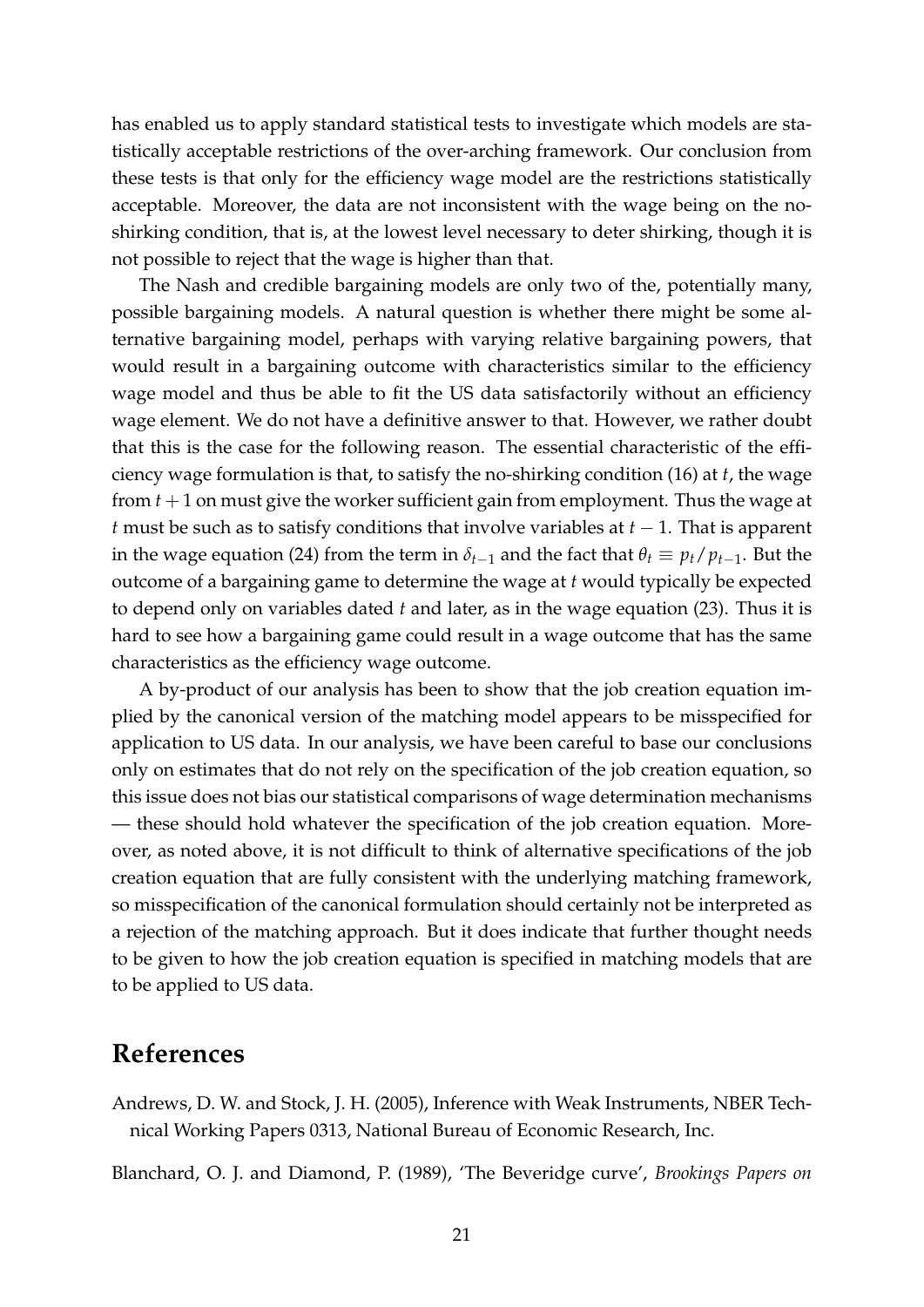*Economic Activity* **1**, 1–60.

- Blanchard, O. J. and Diamond, P. (1990), 'The cyclical behavior of the gross flows of u.s. workers', *Brookings Papers on Economic Activity* (2), 85–143.
- Cahuc, P., Postel-Vinay, F. and Robin, J.-M. (2006), 'Wage bargaining with on-the-job search: Theory and evidence', *Econometrica* **74**(2), 323–364.
- Clarida, R., Galí, J. and Gertler, M. (2000), 'Monetary Policy Rules and Macroeconomic Stability: Evidence and Some Theory', *Quarterly Journal of Economics* **115**, 147–180.
- Cole, H. L. and Rogerson, R. (1999), 'Can the Mortensen-Pissarides matching model match the business-cycle facts?', *International Economic Review* **40**(4), 933–959.
- Diamond, P. A. (1982), 'Aggregate demand management in search equilibrium', *Journal of Political Economy* **90**(5), 881–894.
- Dufour, J.-M. (2003), 'Identification, Weak Instruments and Statistical Inference in Econometrics', *Canadian Journal of Economics* **36**(4), 767–808. Presidential Address to the Canadian Economics Association.
- Galí, J. and Gertler, M. (1999), 'Inflation dynamics: a structural econometric analysis', *Journal of Monetary Economics* **44**, 195–222.
- Gertler, M. and Trigari, A. (2009), 'Unemployment fluctuations with staggered nash wage bargaining', *Journal of Political Economy* **117**(1), 38–86.
- Hagedorn, M. and Manovskii, I. (2008), 'The cyclical behavior of equilibrium unemployment and vacancies revisited', *American Economic Review* **98**(4), 1692–1706.
- Hall, R. E. (2005*a*), 'Employment efficiency and sticky wages: Evidence from flows in the labor market', *Review of Economics and Statistics* **87**(3), 397–407.
- Hall, R. E. (2005*b*), 'Employment fluctuations with equilibrium wage stickiness', *American Economic Review* **95**(1), 50–65.
- Hall, R. E. and Milgrom, P. R. (2008), 'The limited influence of unemployment on the wage bargain', *American Economic Review* **98**(4), 1653–1674.
- Hansen, L. P. (1982), 'Large sample properties of generalized method of moments estimators', *Econometrica* **50**, 1029–1054.
- Hansen, L. P., Heaton, J. and Yaron, A. (1996), 'Finite sample properties of some alternative GMM estimators', *Journal of Business and Economic Statistics* **14**, 262–280.
- MacLeod, W. B. and Malcomson, J. M. (1998), 'Motivation and markets', *American Economic Review* **88**(3), 388–411.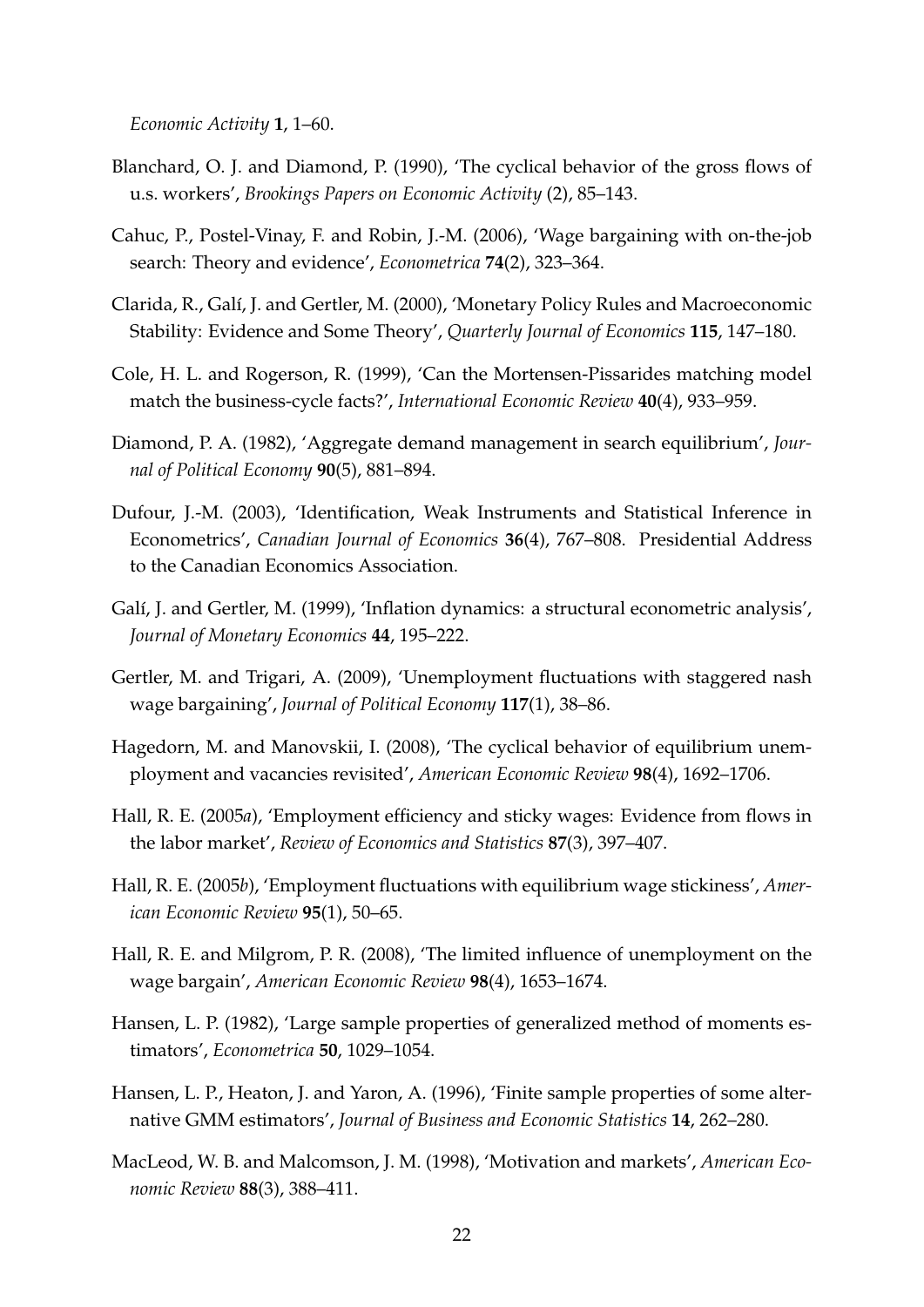- Mortensen, D. T. and Pissarides, C. A. (1994), 'Job creation and job destruction in the theory of unemployment', *Review of Economic Studies* **61**(3), 397–415.
- Newey, W. K. and McFadden, D. (1994), Large sample estimation and hypothesis testing, *in* R. F. Engle and D. McFadden, eds, 'The Handbook of Econometrics', Vol. 4, North-Holland, pp. 2111–2245.
- Newey, W. K. and Smith, R. J. (2004), 'Higher order properties of gmm and generalized empirical likelihood estimators', *Econometrica* **72**(1), 219–255.
- Pissarides, C. A. (1985), 'Short-run equilibrium dynamics of unemployment, vacancies, and real wages', *American Economic Review* **75**(4), 676–690.
- Pissarides, C. A. (2009), 'The unemployment volatility puzzle: Is wage stickiness the answer?', *Econometrica* **77**(5), 1339–1369.
- Rudd, J. and Whelan, K. (2006), 'Can rational expectations sticky-price models explain inflation dynamics?', *American Economic Review* **96**(1), 303–320.
- Shapiro, C. and Stiglitz, J. E. (1984), 'Equilibrium unemployment as a worker discipline device', *American Economic Review* **74**(3), 433–444.
- Shimer, R. (2005), 'The cyclical behavior of equilibrium unemployment and vacancies', *American Economic Review* **95**(1), 25–49.
- Stock, J. H. and Wright, J. H. (2000), 'GMM with weak identification', *Econometrica* **68**(5), 1055–1096.
- Stock, J. H., Wright, J. H. and Yogo, M. (2002), 'GMM, weak instruments, and weak identification', *Journal of Business and Economic Statistics* **20**, 518–530.
- Yashiv, E. (2000), 'The determinants of equilibrium unemployment', *American Economic Review* **90**(5), 1297–1322.
- Yashiv, E. (2006), 'Evaluating the performance of the search and matching model', *European Economic Review* **50**, 909–936.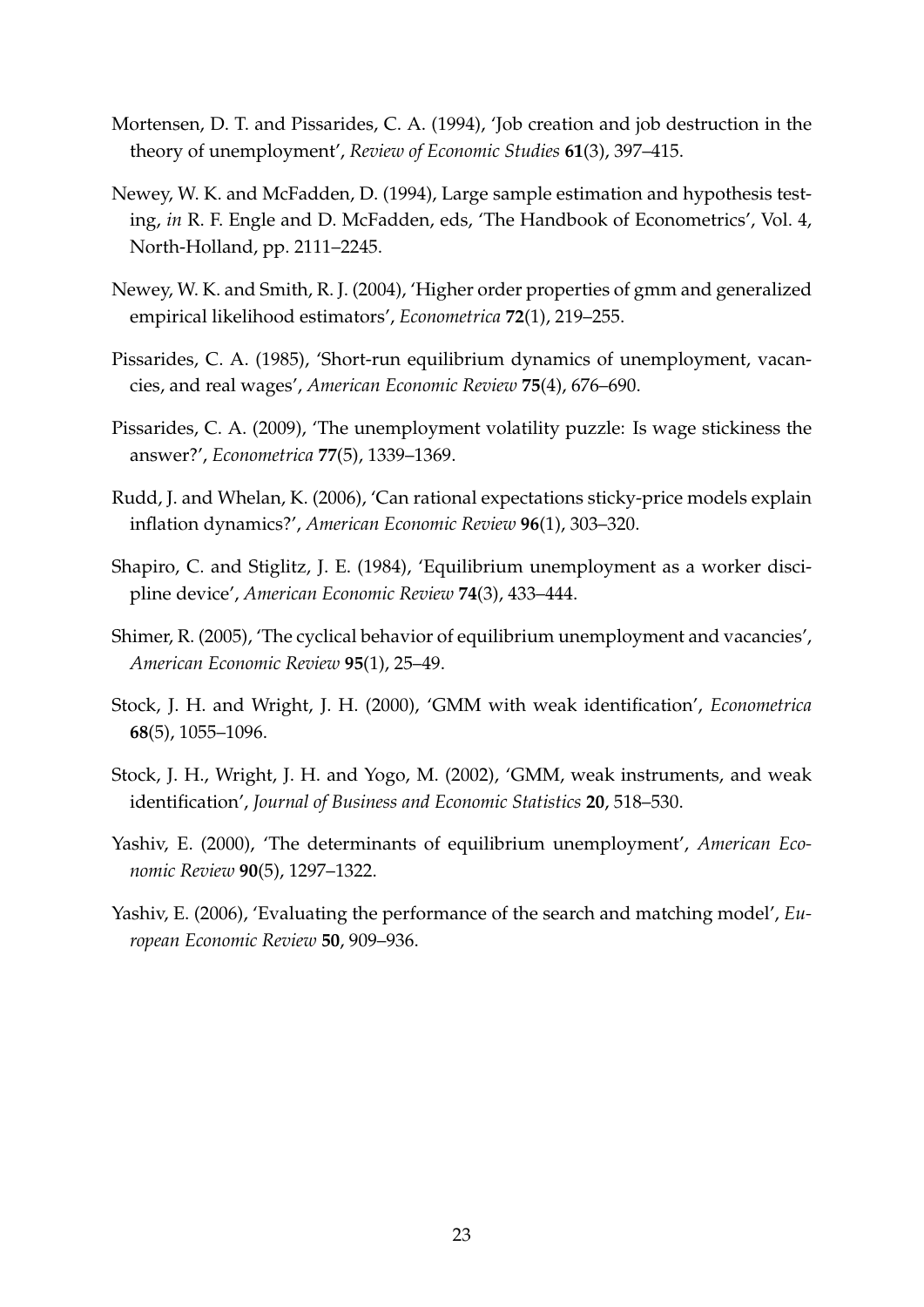## **Technical Appendix Derivations**

### **A.1 Derivation of equation (6)**

From (1) and (2),

$$
J_t - V_t
$$
  
=  $(1 - q_t \kappa) J_t + c_t - [q_t (1 - \kappa) \delta_t E_t J_{t+1} + (1 - q_t) E_t (\delta_t V_{t+1})]$   
=  $(1 - q_t \kappa) [p_t - w_t + \delta_t E_t ((1 - s_{t+1}) J_{t+1} + s_{t+1} V_{t+1})]$   
+  $c_t - [q_t (1 - \kappa) \delta_t E_t J_{t+1} + (1 - q_t) E_t (\delta_t V_{t+1})]$   
=  $(1 - q_t \kappa) (p_t - w_t) + c_t$   
+  $\delta_t E_t \{ (1 - q_t \kappa) [(1 - s_{t+1}) J_{t+1} + s_{t+1} V_{t+1}] - [q_t (1 - \kappa) J_{t+1} + (1 - q_t) V_{t+1}] \}$   
=  $(1 - q_t \kappa) (p_t - w_t) + c_t$   
+  $\delta_t E_t \{ [(1 - q_t \kappa) (1 - s_{t+1}) - q_t (1 - \kappa)] J_{t+1} + [(1 - q_t \kappa) s_{t+1} - (1 - q_t)] V_{t+1} \}$   
=  $(1 - q_t \kappa) (p_t - w_t) + c_t$   
+  $\delta_t E_t \{ [1 - s_{t+1} - q_t \kappa (1 - s_{t+1}) - q_t + q_t \kappa] J_{t+1}$   
+  $[s_{t+1} - q_t \kappa + q_t \kappa (1 - s_{t+1}) - 1 + q_t] V_{t+1} \}$   
=  $(1 - q_t \kappa) (p_t - w_t) + c_t + \delta_t E_t [(1 - s_{t+1} - q_t + \kappa q_t s_{t+1}) (J_{t+1} - V_{t+1})].$  (32)

This can be solved forward to give (6), defining  $\delta_t^{q,\kappa} = \delta_{t-1} (1 - s_t - q_{t-1} + \kappa s_t q_{t-1}).$ 

### **A.2 Derivation of equation (7)**

From (4) and (5),

$$
W_t - U_t
$$
  
\n
$$
= (1 - f_t \kappa) W_t - [f_t (1 - \kappa) (z_t + \delta_t E_t W_{t+1}) + (1 - f_t) (z_t + \delta_t E_t U_{t+1})]
$$
  
\n
$$
= (1 - f_t \kappa) \{w_t - e_t + \delta_t E_t [(1 - s_{t+1}) W_{t+1} + s_{t+1} U_{t+1}]\}
$$
  
\n
$$
- [f_t (1 - \kappa) (z_t + \delta_t E_t W_{t+1}) + (1 - f_t) (z_t + \delta_t E_t U_{t+1})]
$$
  
\n
$$
= (1 - f_t \kappa) (w_t - e_t - z_t)
$$
  
\n
$$
+ \delta_t E_t \{ (1 - f_t \kappa) [(1 - s_{t+1}) W_{t+1} + s_{t+1} U_{t+1}] - [f_t (1 - \kappa) W_{t+1} + (1 - f_t) U_{t+1}] \}
$$
  
\n
$$
= (1 - f_t \kappa) (w_t - e_t - z_t)
$$
  
\n
$$
+ \delta_t E_t \{ [(1 - f_t \kappa) (1 - s_{t+1}) - f_t (1 - \kappa)] W_{t+1} + [(1 - f_t \kappa) s_{t+1} - (1 - f_t)] U_{t+1} \}
$$
  
\n
$$
= (1 - f_t \kappa) (w_t - e_t - z_t)
$$
  
\n
$$
+ \delta_t E_t \{ [1 - s_{t+1} - f_t \kappa (1 - s_{t+1}) - f_t + f_t \kappa] W_{t+1}
$$
  
\n
$$
+ [s_{t+1} - f_t \kappa + f_t \kappa (1 - s_{t+1}) - 1 + f_t] U_{t+1} \}
$$
  
\n
$$
= (1 - f_t \kappa) (w_t - e_t - z_t) + \delta_t E_t [(1 - s_{t+1} - f_t + \kappa f_t s_{t+1}) (W_{t+1} - U_{t+1})].
$$
  
\n(33)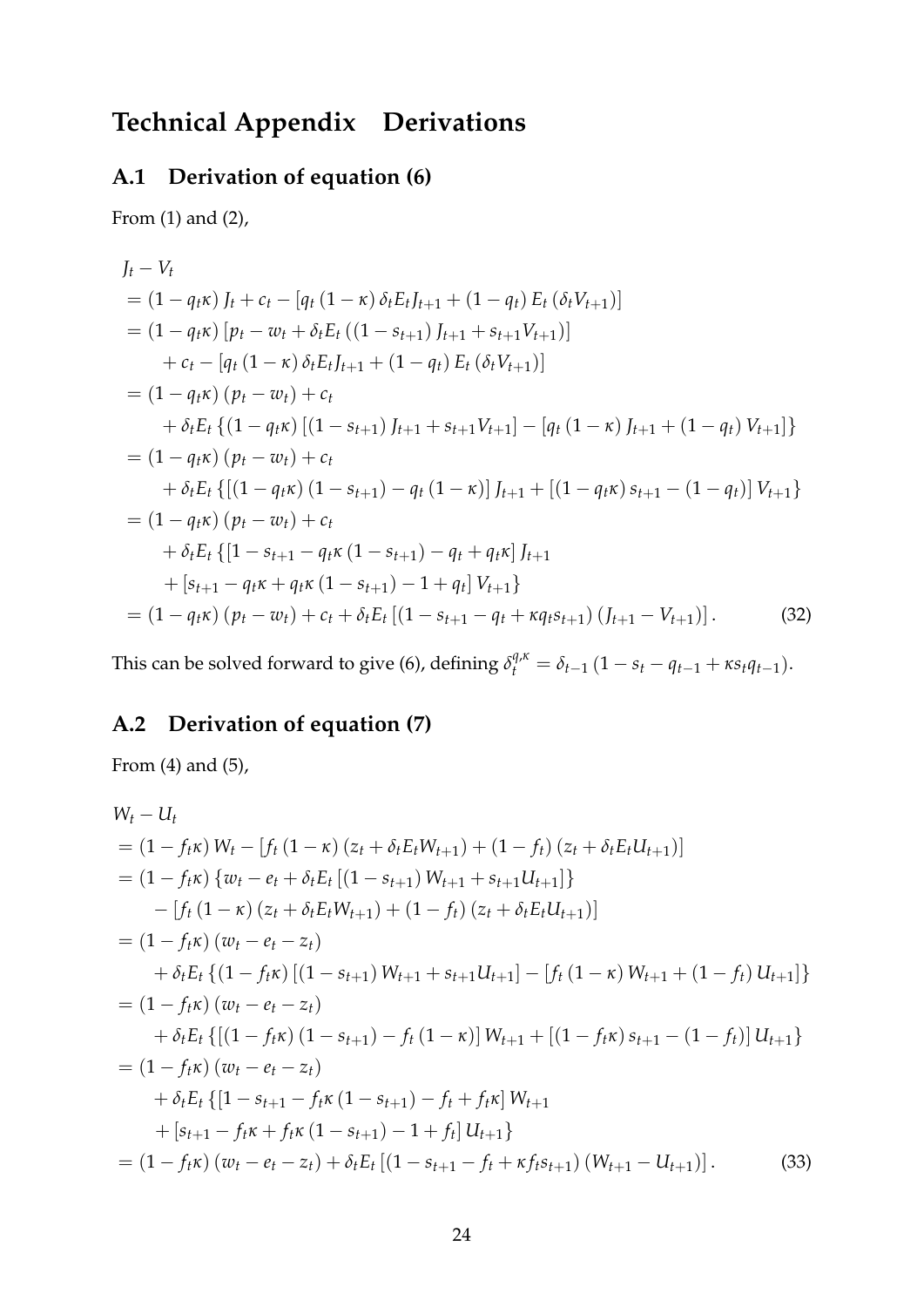This can be solved forward to give (7), defining  $\delta_t^{f,\kappa} = \delta_{t-1} (1 - s_t - f_{t-1} + \kappa s_t f_{t-1})$ .

### **A.3 Derivation of equation (13)**

With the specification in (12), (10) and (11) with  $\eta = 0$  become

$$
W_t = \alpha U_t + (1 - \alpha) \left( -\gamma_t^w + z_t + \delta_t E_t W_{t+1}' \right)
$$
\n(34)

$$
J'_t = \alpha V_t + (1 - \alpha) \left( -\gamma_t^f + \delta_t E_t J_{t+1} \right).
$$
 (35)

The terms in  $W_{t+1}'$  and  $J_t'$  in (34) and (35) can be eliminated in the following way. Forward (35) one period, take expectations at *t*, multiply it by  $(1 - \alpha) \delta_t$  and subtract from (34) to get

$$
W_t - (1 - \alpha) \delta_t E_t J'_{t+1} = \alpha U_t + (1 - \alpha) \left( -\gamma_t^w + z_t + \delta_t E_t W'_{t+1} \right) - (1 - \alpha) \delta_t E_t \left[ \alpha V_{t+1} + (1 - \alpha) \left( -\gamma_{t+1}^f + \delta_{t+1} E_{t+1} J_{t+2} \right) \right]
$$

or

$$
W_t = \alpha U_t + (1 - \alpha) \left[ -\gamma_t^w + z_t + \delta_t E_t \left( W_{t+1}' + J_{t+1}' \right) \right] - (1 - \alpha) \delta_t E_t \left[ \alpha V_{t+1} + (1 - \alpha) \left( -\gamma_{t+1}^f + \delta_{t+1} E_{t+1} J_{t+2} \right) \right].
$$

Since  $W'_t + J'_t = W_t + J_t$  necessarily, this can be written

$$
W_t = \alpha U_t + (1 - \alpha) \left( -\gamma_t^w + z_t \right) + (1 - \alpha) \delta_t E_t \left( W_{t+1} + J_{t+1} \right) - (1 - \alpha) \delta_t E_t \left[ \alpha V_{t+1} + (1 - \alpha) \left( -\gamma_{t+1}^f + \delta_{t+1} E_{t+1} J_{t+2} \right) \right].
$$
 (36)

Equation (5) can be rewritten as:

$$
U_t = z_t + \delta_t E_t U_{t+1} + f_t \delta_t E_t (W_{t+1} - U_{t+1}) + \kappa f_t [W_t - (z_t + \delta_t E_t W_{t+1})]
$$
  
=  $z_t + \delta_t E_t U_{t+1} + f_t \delta_t E_t (W_{t+1} - U_{t+1}) + \kappa f_t \{w_t - e_t - z_t - \delta_t E_t [s_{t+1} (W_{t+1} - U_{t+1})] \}$   
=  $z_t + \kappa f_t (w_t - e_t - z_t) + \delta_t E_t U_{t+1} + f_t \delta_t E_t [(1 - \kappa s_{t+1}) (W_{t+1} - U_{t+1})],$ 

since  $W_t - \delta_t E_t (W_{t+1}) = w_t - e_t - \delta_t E_t [s_{t+1} (W_{t+1} - U_{t+1})]$ , from (4). Multiply this expression for  $U_t$  by  $1 - \alpha$  and subtract from (36) to get

$$
W_t - (1 - \alpha) U_t = \alpha U_t + (1 - \alpha) \left[ -\gamma_t^w + z_t \right] + (1 - \alpha) \delta_t E_t \left( W_{t+1} + J_{t+1} \right)
$$
  
- 
$$
(1 - \alpha) \delta_t E_t \left[ \alpha V_{t+1} + (1 - \alpha) \left( -\gamma_{t+1}^f + \delta_{t+1} E_{t+1} J_{t+2} \right) \right]
$$
  
- 
$$
(1 - \alpha) \left\{ (z_t + \kappa f_t \left( w_t - e_t - z_t \right) + \delta_t E_t U_{t+1}) + f_t \delta_t E_t \left[ (1 - \kappa s_{t+1}) \left( W_{t+1} - U_{t+1} \right) \right] \right\}
$$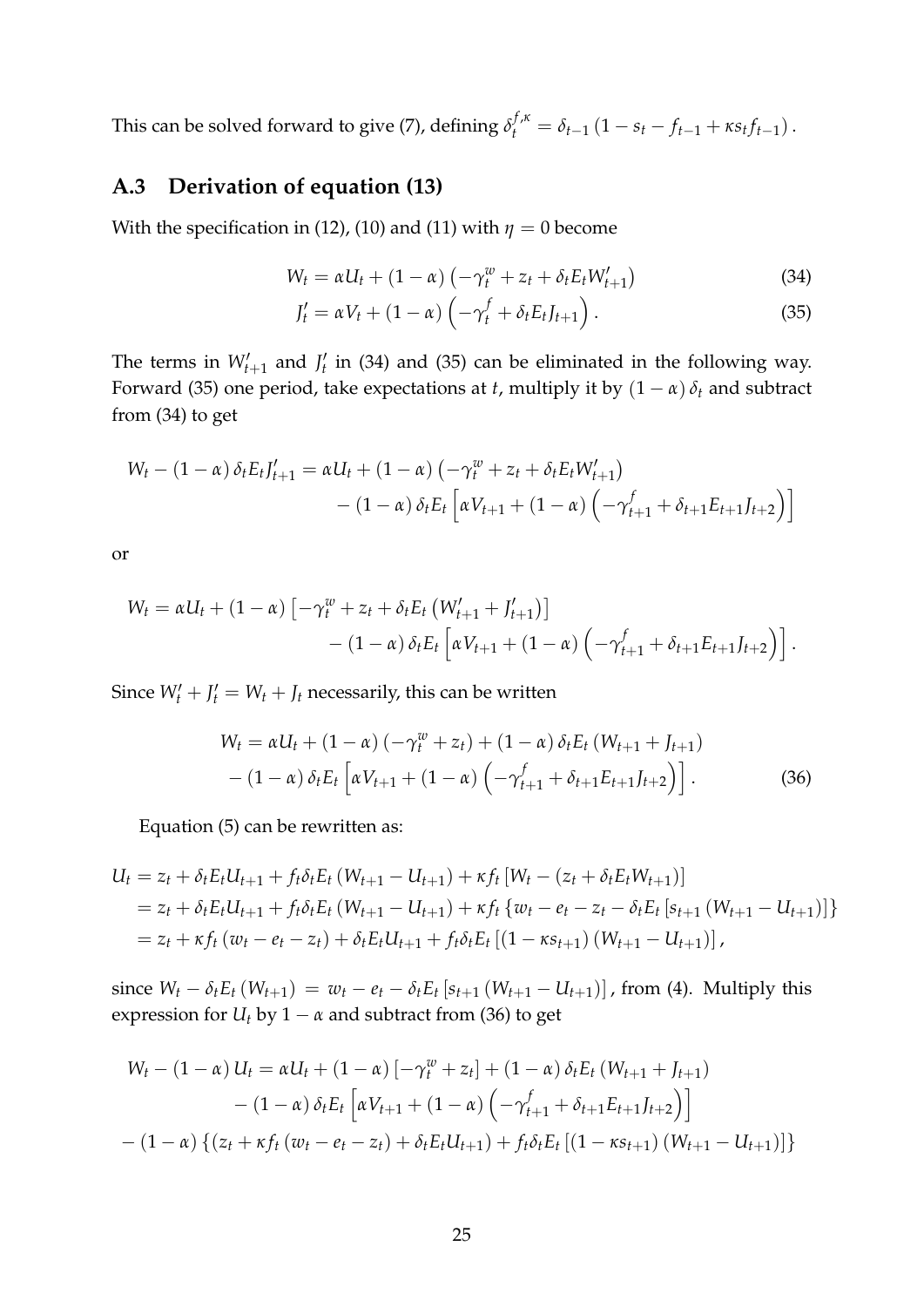or

$$
W_t - U_t = (1 - \alpha) \left[ (1 - \alpha) \delta_t E_t \gamma_{t+1}^f - \gamma_t^w \right] - (1 - \alpha) \kappa f_t (w_t - e_t - z_t)
$$
  
+ 
$$
(1 - \alpha) \delta_t E_t [(1 - f_t (1 - \kappa s_{t+1})) (W_{t+1} - U_{t+1})]
$$
  
+ 
$$
(1 - \alpha) \delta_t E_t [(J_{t+1} - \alpha V_{t+1}) - (1 - \alpha) (\delta_{t+1} E_{t+1} J_{t+2})].
$$
 (37)

From (28) we have

$$
\delta_t E_t J_{t+1} = J_t - (p_t - w_t) + \delta_t E_t [s_{t+1} (J_{t+1} - V_{t+1})].
$$

Forward this one period and use it to substitute for  $\delta_{t+1}E_{t+1}J_{t+2}$  in equation (37) to obtain (13).

With free entry the last term in (13) becomes

$$
\alpha J_{t+1} + (1 - \alpha) (p_{t+1} - w_{t+1}) - (1 - \alpha) \delta_{t+1} E_{t+1} (s_{t+2} J_{t+2})
$$
  
=  $(p_{t+1} - w_{t+1}) + \delta_{t+1} E_{t+1} [(\alpha - s_{t+2}) J_{t+2}]$ 

Also, (1) can be solved for  $E_t$  ( $\delta_t J_{t+1}$ ) to give

$$
E_t\left(\delta_t J_{t+1}\right) = \frac{J_t - (p_t - w_t)}{(1 - s_{t+1})}.\tag{38}
$$

With  $s_t$  predetermined, use of (38) forwarded one period to substitute for  $E_{t+1}\delta_{t+1}J_{t+2}$ yields

$$
(p_{t+1} - w_{t+1}) + (\alpha - s_{t+2}) \frac{\frac{c_{t+1}}{q_{t+1}} - \kappa (p_{t+1} - w_{t+1})}{1 - \kappa s_{t+2}} = \frac{\alpha - s_{t+2}}{1 - \kappa s_{t+2}} \frac{c_{t+1}}{q_{t+1}} + \frac{1 - \kappa \alpha}{1 - \kappa s_{t+2}} (p_{t+1} - w_{t+1}).
$$

So (13) becomes

$$
W_{t} - U_{t} = (1 - \alpha) \left[ (1 - \alpha) \delta_{t} E_{t} \gamma_{t+1}^{f} - \gamma_{t}^{w} \right] - (1 - \alpha) \kappa f_{t} \left( w_{t} - e_{t} - z_{t} \right) + (1 - \alpha) \delta_{t} E_{t} \left[ (1 - f_{t} (1 - \kappa s_{t+1})) \left( W_{t+1} - U_{t+1} \right) + \frac{\alpha - s_{t+2}}{1 - \kappa s_{t+2}} \frac{c_{t+1}}{q_{t+1}} + \frac{1 - \kappa \alpha}{1 - \kappa s_{t+2}} \left( p_{t+1} - w_{t+1} \right) \right].
$$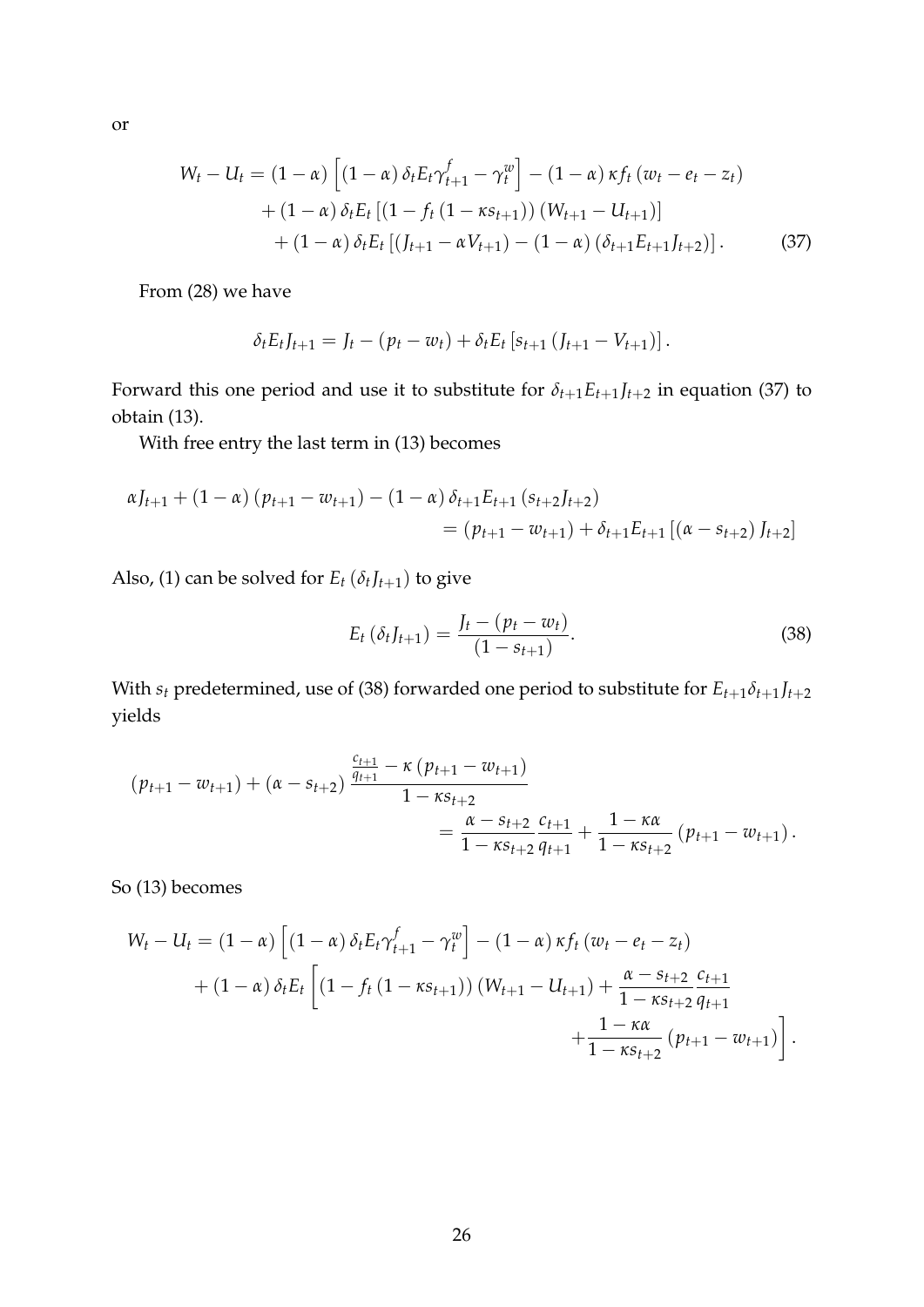#### **A.4 Derivation of equation (15)**

With the specification in (14), (10) and (11) with  $\eta = 0$  become

$$
W_t = \alpha U_t + (1 - \alpha) \left( -\gamma_t^w + W_t' \right) \tag{39}
$$

$$
J'_t = \alpha V_t + (1 - \alpha) \left( -\gamma_t^f + J_t \right). \tag{40}
$$

The terms in  $W_t'$  and  $J_t'$  in (39) and (40) can be eliminated in the following way. Multiply (40) by  $1 - \alpha$  and subtract it from (39) to get

$$
W_t-(1-\alpha) J'_t=\alpha U_t+(1-\alpha) \left(-\gamma_t^w+W'_t\right)-\alpha (1-\alpha) V_t+(1-\alpha)^2 \left(-\gamma_t^f+J_t\right).
$$

Next note that  $W'_t + J'_t = W_t + J_t$  necessarily, so this can be written

$$
W_t = \alpha U_t - (1 - \alpha) \gamma_t^w + (1 - \alpha) (W_t + J_t) - \alpha (1 - \alpha) V_t + (1 - \alpha)^2 \left( -\gamma_t^f + J_t \right)
$$

or, subtracting *W<sup>t</sup>* from both sides

$$
0 = \alpha U_t - (1 - \alpha) \gamma_t^w + \alpha W_t + (1 - \alpha) (1 - (1 - \alpha)) J_t - \alpha (1 - \alpha) V_t - (1 - \alpha)^2 \gamma_t^f.
$$

This can be rewritten as (15).

#### **A.5 Derivation of equation (27)**

With  $V_{t+1} = 0$  and  $s_{t+1}$  predetermined, (1) can be written

$$
\delta_t E_t J_{t+1} = \frac{J_t - (p_t - w_t)}{1 - s_{t+1}}, \text{ for all } t.
$$

Use of this in (2) with  $V_t = 0$  gives

$$
0 = -c_t + q_t \left[ \kappa J_t + (1 - \kappa) \frac{J_t - (p_t - w_t)}{1 - s_{t+1}} \right], \text{ for all } t,
$$

or

$$
J_t = \frac{(1 - s_{t+1})\frac{c_t}{q_t} + (1 - \kappa)(p_t - w_t)}{1 - \kappa s_{t+1}}.
$$
\n(41)

Now combine (2) with the free entry condition (3) to get

$$
\kappa J_t + (1 - \kappa) \, \delta_t E_t J_{t+1} = \frac{c_t}{q_t}
$$

with, from (1) with  $V_{t+1} = 0$  and  $s_{t+1}$  predetermined,

$$
J_t = p_t - w_t + \delta_t (1 - s_{t+1}) E_t J_{t+1}
$$